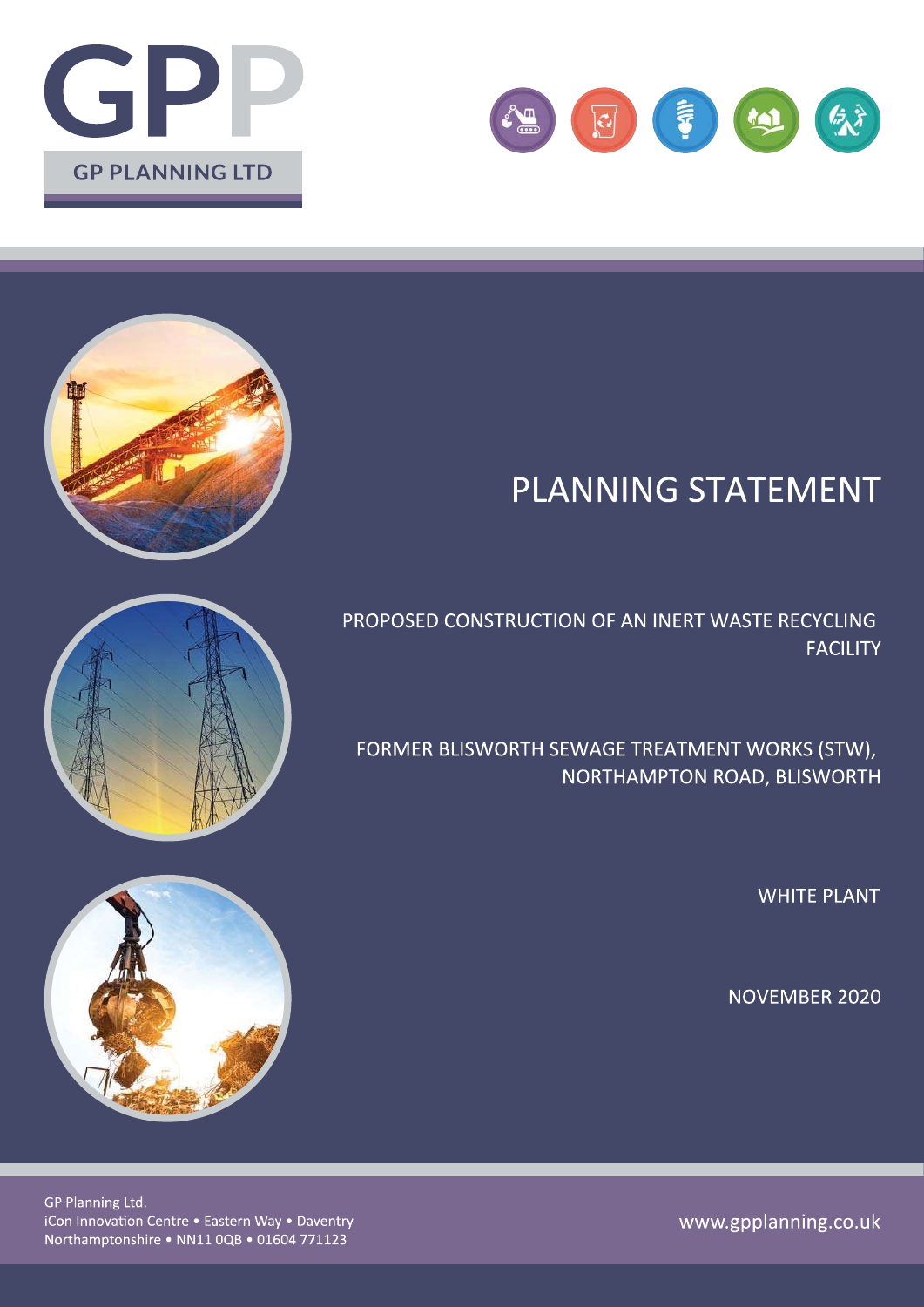| <b>Planning Statement</b>             |                    |                     |  |
|---------------------------------------|--------------------|---------------------|--|
| <b>Inert Waste Recycling Facility</b> | <b>White Plant</b> | 0.022.04<br>AUSZ-UI |  |
|                                       |                    |                     |  |

| <b>Revision</b> | <b>Comments</b>         | <b>Author</b> | <b>Date</b>   |
|-----------------|-------------------------|---------------|---------------|
|                 | Draft for Client Review | TFC           | November 2020 |
|                 |                         |               |               |
|                 |                         |               |               |
|                 |                         |               |               |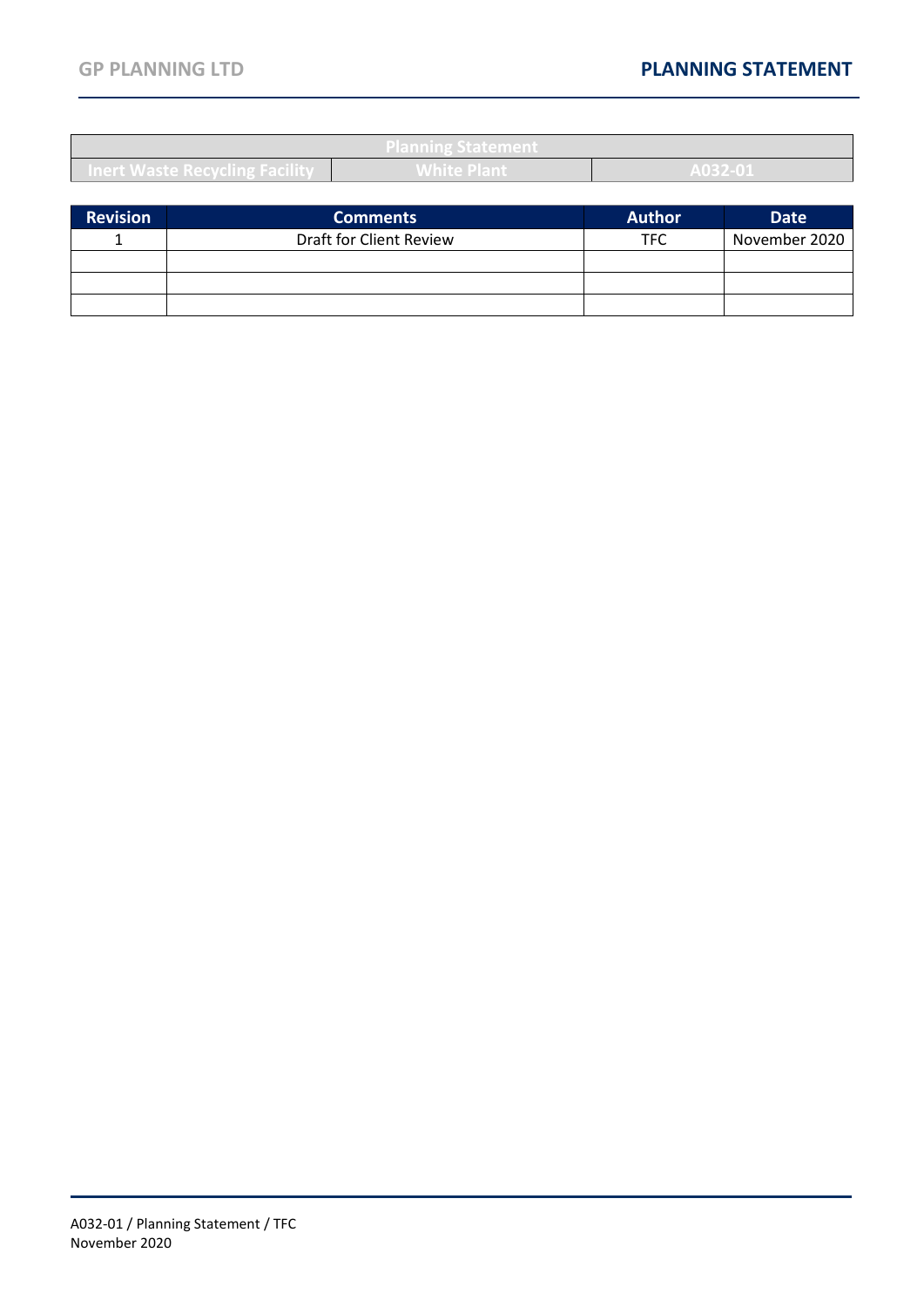# **Contents**

| 1            |  |
|--------------|--|
| 1.1          |  |
| 1.2          |  |
| 1.3          |  |
| 1.4          |  |
| $\mathbf{2}$ |  |
| 2.1          |  |
| 2.2          |  |
| 2.3          |  |
| 2.4          |  |
| 2.5          |  |
| 2.6          |  |
| 2.7          |  |
| 2.8          |  |
| 2.9          |  |
| 3            |  |
| 3.1          |  |
| 3.2          |  |
| 3.3          |  |
| 4            |  |
| 4.1          |  |
| 4.2          |  |
| 4.3          |  |
| 4.4          |  |
| 4.5          |  |
| 4.6          |  |
| 5            |  |
| 5.1          |  |

# **Appendices**

#### APPENDIX 1: PLANNING PERMISSION 09/00055/WAS

#### **APPENDIX 2: ACCESS APPRAISAL**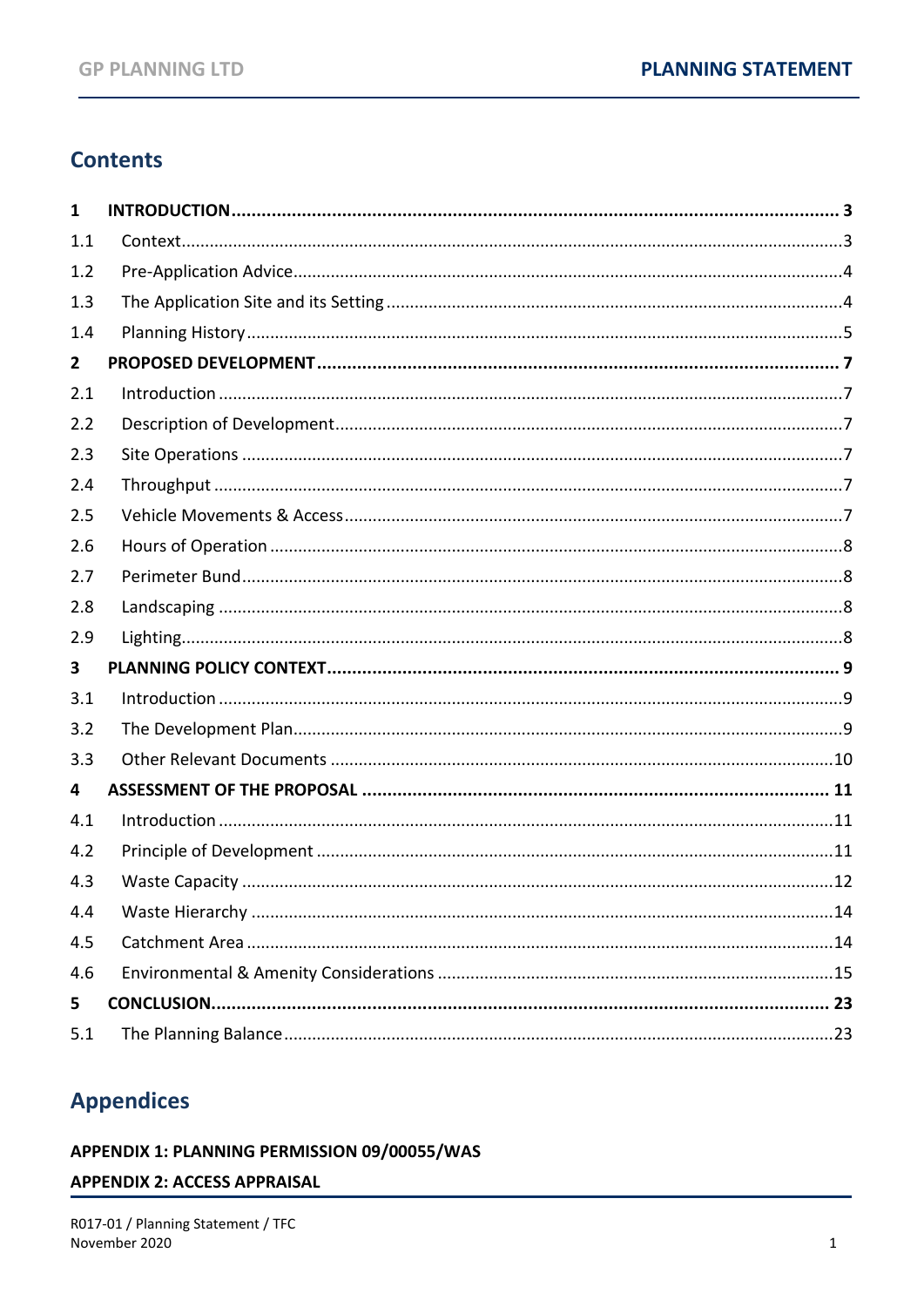**[APPENDIX 3: NOISE ASSESSMENT](#page-27-0) [APPENDIX 4: ECOLOGICAL APPRAISAL](#page-28-0) [APPENDIX 5: LANDSCAPE & MAINTENANCE SCHEME](#page-29-0) [APPENDIX 6: DUST MANAGEMENT PLAN](#page-30-0)**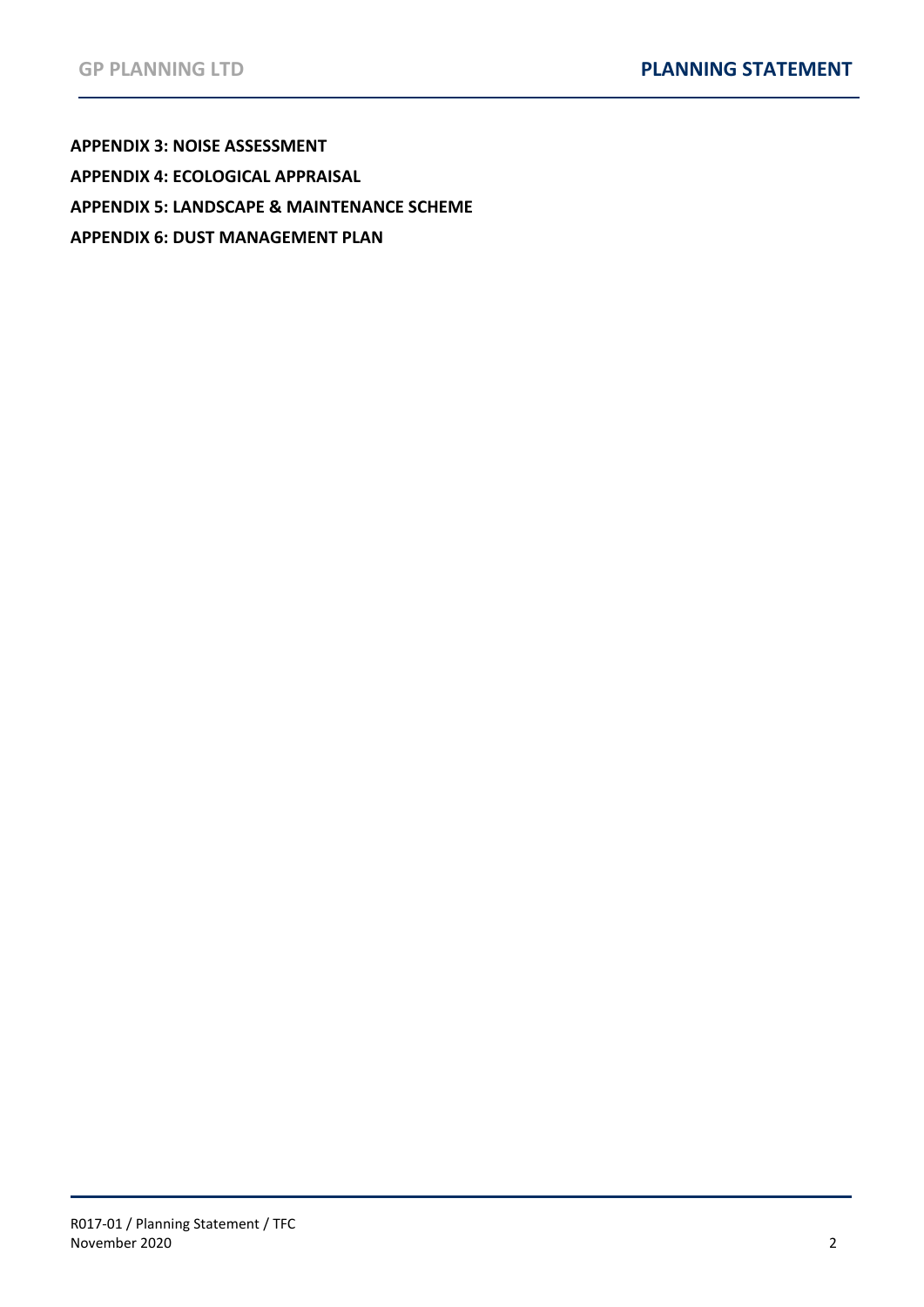# <span id="page-4-0"></span>**1 INTRODUCTION**

#### <span id="page-4-1"></span>**1.1 Context**

- 1.1.1 This Planning Application is submitted to Northamptonshire County Council ("the Council") on behalf of White Plant ("the Applicant") and seeks planning permission for the construction of an inert waste recycling facility on the former Blisworth Sewage Treatment Works (STW), Northampton Road, Blisworth, Northamptonshire.
- 1.1.2 Planning permission was granted by the Council on 2<sup>nd</sup> November 2009 for an inert waste storage and transfer station (planning permission reference 09/00055/WAS (see Appendix 1)) on the Application Site, subject to 22 planning conditions attached to the planning permission which included precommencement conditions.
- 1.1.3 Several of the planning conditions were successfully discharged by the previous Applicant, however, Condition 4 and 5 of the planning permission which related to a Traffic Regulation Order (reducing the speed limit in the locality from 60mph to 40mph) and access improvements were not dealt with in full, and therefore, the planning conditions were not formally discharged by the Council.
- 1.1.4 Consequently, the planning permission was not implemented by the Applicant at the time and the planning permission has since lapsed/expired.
- 1.1.5 The submission includes the following information, documents and drawings:

#### **Documents**

- Planning Statement (this document);
- Planning Application forms;
- Access Appraisal;
- Noise Assessment;
- Ecological Appraisal;
- Landscape & Maintenance Plan, and
- Dust Management Plan.

#### **Drawings**

- Drawing no. GPP/AJTG/B/20/01 titled Site Location Plan;
- Drawing no. GPP/AJTG/B/20/02 titled Site Layout Plan;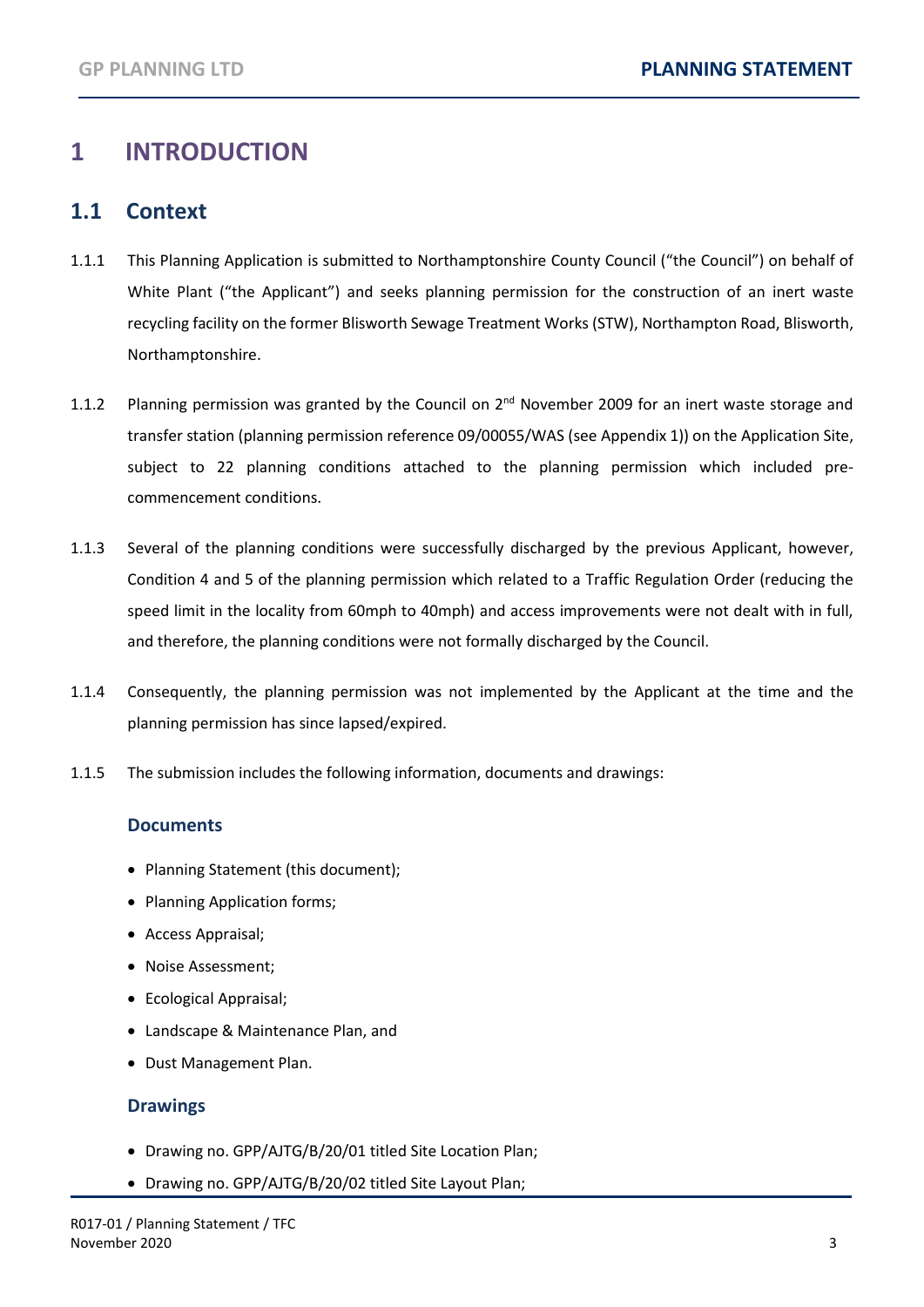- Drawing no. GPP/AJTG/B/20/03 titled Catchment Area Plan, and
- Drawing no. KB-BLIS001 titled Landscape Plan.

#### <span id="page-5-0"></span>**1.2 Pre-Application Advice**

1.2.1 An informal pre-application request was submitted to the Council and a response by email was received on 30th June 2020. The pre-application advice stated the following:

*"There is no in principle issue in relation to the spatial strategy although the site would not be suitable for any large scale inert waste recycling operations. The site access is opposite a row of residential dwellings and there's a residential property and nursery to the north. The previous permission was only for a small 0.4 ha area and it was effectively just for a transfer station for inert waste and excluded the crushing, screening, sorting or processing of imported waste materials.*

*There is also the highway safety issue of the access not being safe without a Traffic Regulation Order to reduce speed on this section of road to 40mph and appropriate access improvements".* 

#### <span id="page-5-1"></span>**1.3 The Application Site and its Setting**

- 1.3.1 The Application Site is located approximately 600 metres (m) to the north of the village of Blisworth beyond the railway line and is some 3.5 kilometres (km) to the south-west of the outer urban edge of Northampton.
- 1.3.2 The site is accessed off of Northampton Road via a private concrete haul road which is approximately 120 metres (m) in length and runs east/west from the public highway. The Planning Application boundary is approximately 0.4 hectares (ha) and is shown edged in red on drawing no. GPP/AJTG/B/20/01 titled Site Location Plan.
- 1.3.3 The Application Site, which forms part of the former Blisworth STW, is broadly rectangular in shape and is constructed from loose bound hardcore. There is a relatively small building on the site including some low-level storage. Limited self-set vegetation has established in recent years and the southern boundary and surrounding land benefit from semi mature/mature trees and vegetation.
- 1.3.4 Land to the north beyond the access track, consists of the wider STW, agricultural land and a mix of business and residential land uses. To the east, agricultural land and Northampton Road beyond which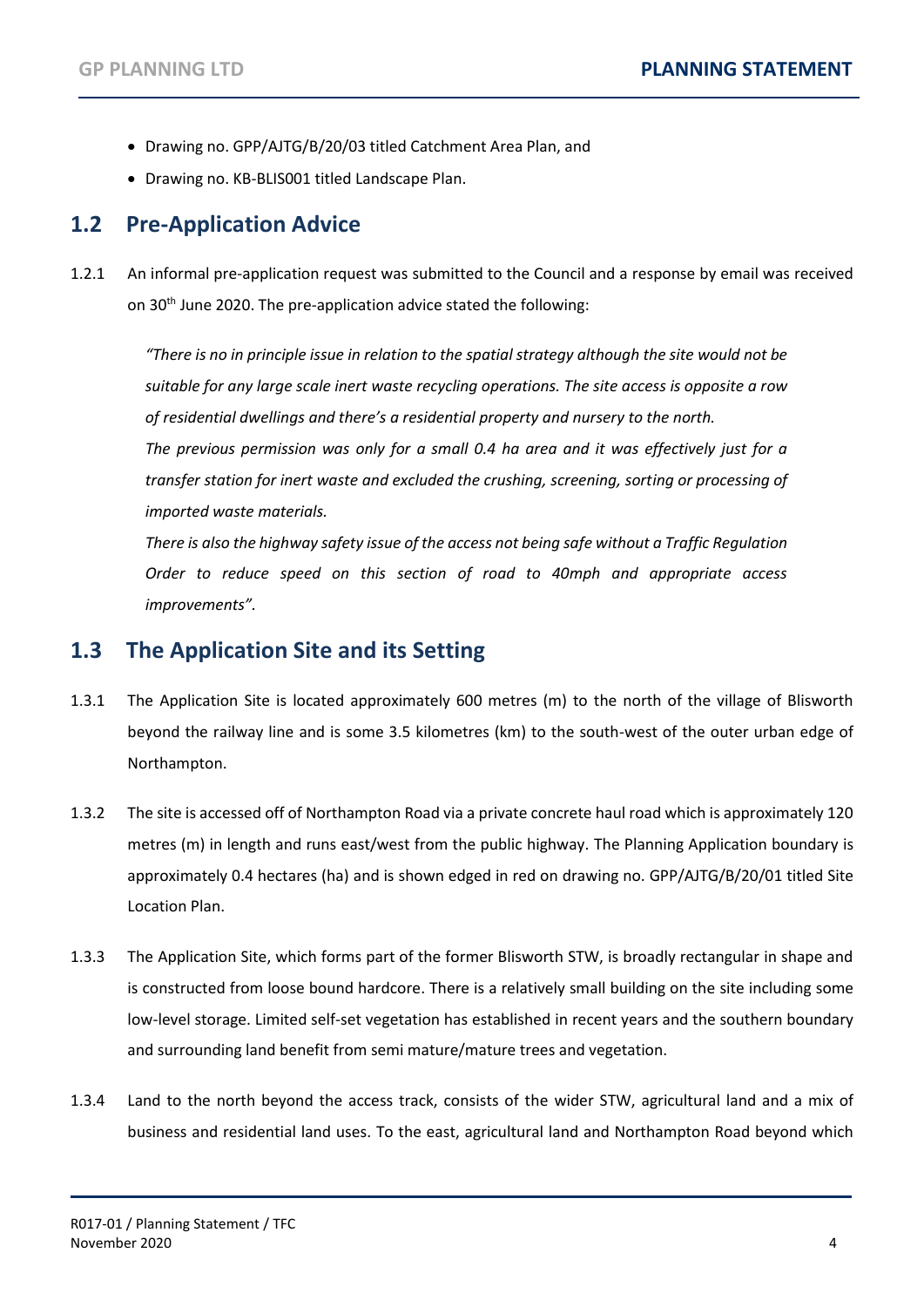are residential properties. To the south, dense layers of vegetation/screening including the railway embankment and railway line (West Coast Main Line).

- 1.3.5 Land to the west consists of open countryside and vegetation.
- 1.3.6 The nearest residential properties to the Application Site, are those to the east off of Northampton Road, which are approximately 130m away.
- 1.3.7 According to the Environment Agency's floodplain maps, the Application Site is located outside of both Flood Zone 3 and Flood Zone 2 i.e. it is located within Flood Zone 1 which represents the lowest probability of flooding at a 1:1000 annual probability.



1.3.8 The land immediately west/to the rear of the Application Site, is located within Flood Zone 2 and Flood Zone 3.

### <span id="page-6-0"></span>**1.4 Planning History**

- 1.4.1 The Application Site was established in approximately 1928 and formed part of the wider Blisworth STW facility. Disused from approximately 1980, Anglian Water has since sold off the land.
- 1.4.2 Planning permission was granted by the Council on 2<sup>nd</sup> November 2009 for an inert waste storage and transfer station (planning permission reference 09/00055/WAS (see Appendix 1)).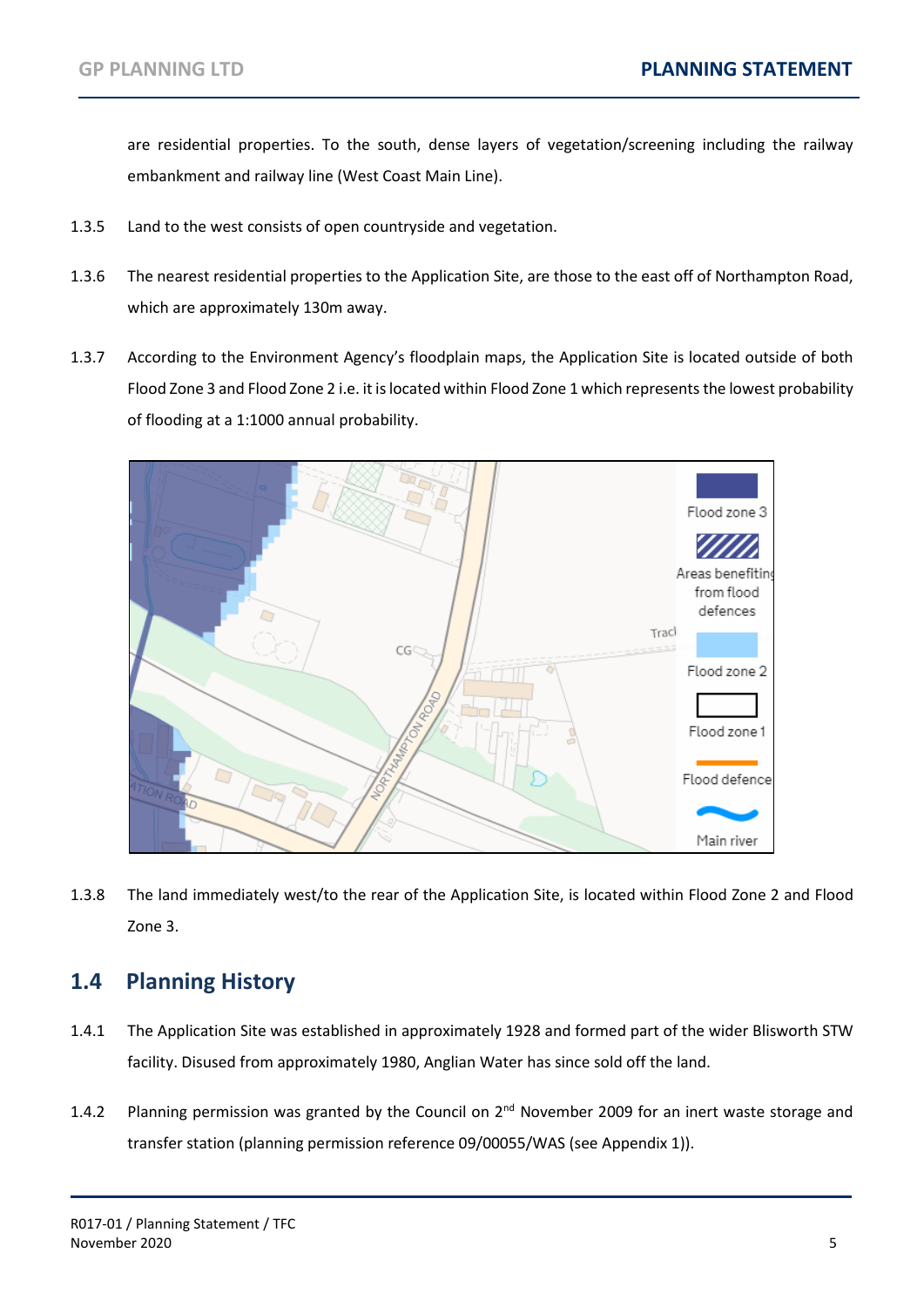1.4.3 However, the planning permission was not implemented by the Applicant at the time and has since expired/lapsed.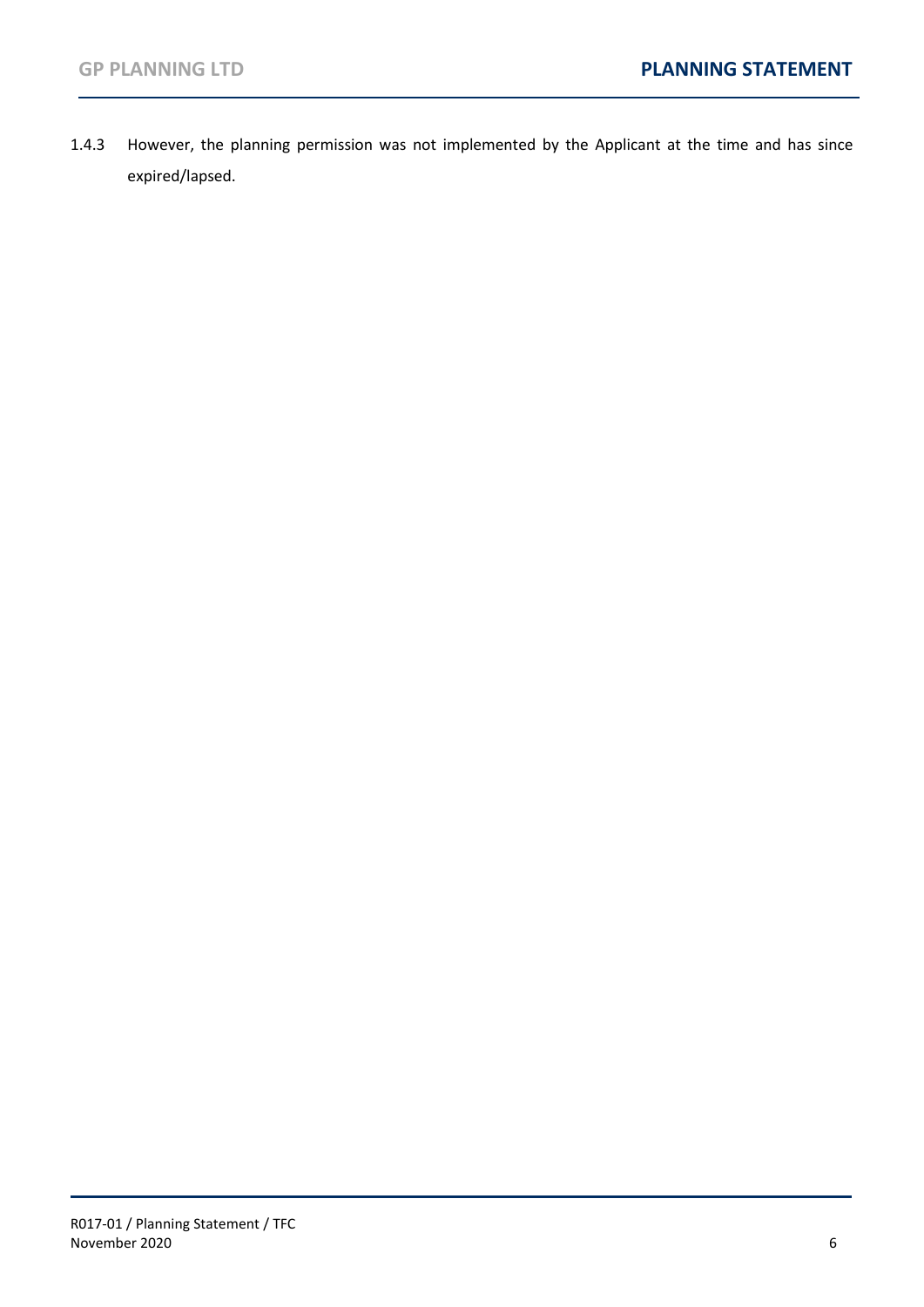# <span id="page-8-0"></span>**2 PROPOSED DEVELOPMENT**

#### <span id="page-8-1"></span>**2.1 Introduction**

2.1.1 This Planning Application is submitted to the Council on behalf of the Applicant and seeks planning permission for the construction of an inert waste recycling facility on the former Blisworth STW, Northampton Road, Blisworth, Northamptonshire.

### <span id="page-8-2"></span>**2.2 Description of Development**

2.2.1 The description of development is proposed to be as follows:

*"The proposed construction of an inert waste recycling facility".*

### <span id="page-8-3"></span>**2.3 Site Operations**

- 2.3.1 Inert waste material, including top and sub-soils, brick, concrete and mixed hardcore will be imported, deposited and stored on the Application Site.
- 2.3.2 When required, inert waste will be screened and/or crushed on the site prior to being stored in concrete bays and exported to market. Products will include, top and sub soils and a range of hardcore at different sizes e.g. 10mm, 20mm, 40mm and oversize.
- 2.3.3 Crushing and screening will take place on a campaign basis/as and when required. It is not anticipated that crushing will take place for more than a day on a fortnightly basis.

# <span id="page-8-4"></span>**2.4 Throughput**

2.4.1 It is proposed to import, store and process approximately 50,000 tonnes per annum (tpa) of inert waste material on the Application Site.

#### <span id="page-8-5"></span>**2.5 Vehicle Movements & Access**

2.5.1 Based on a throughput of approximately 50,000tpa of inert waste material, there will be approximately 12 loads of inert waste imported to the Application Site on a daily basis (assuming a 17 tonne load) which equates to approximately 24 movements per day.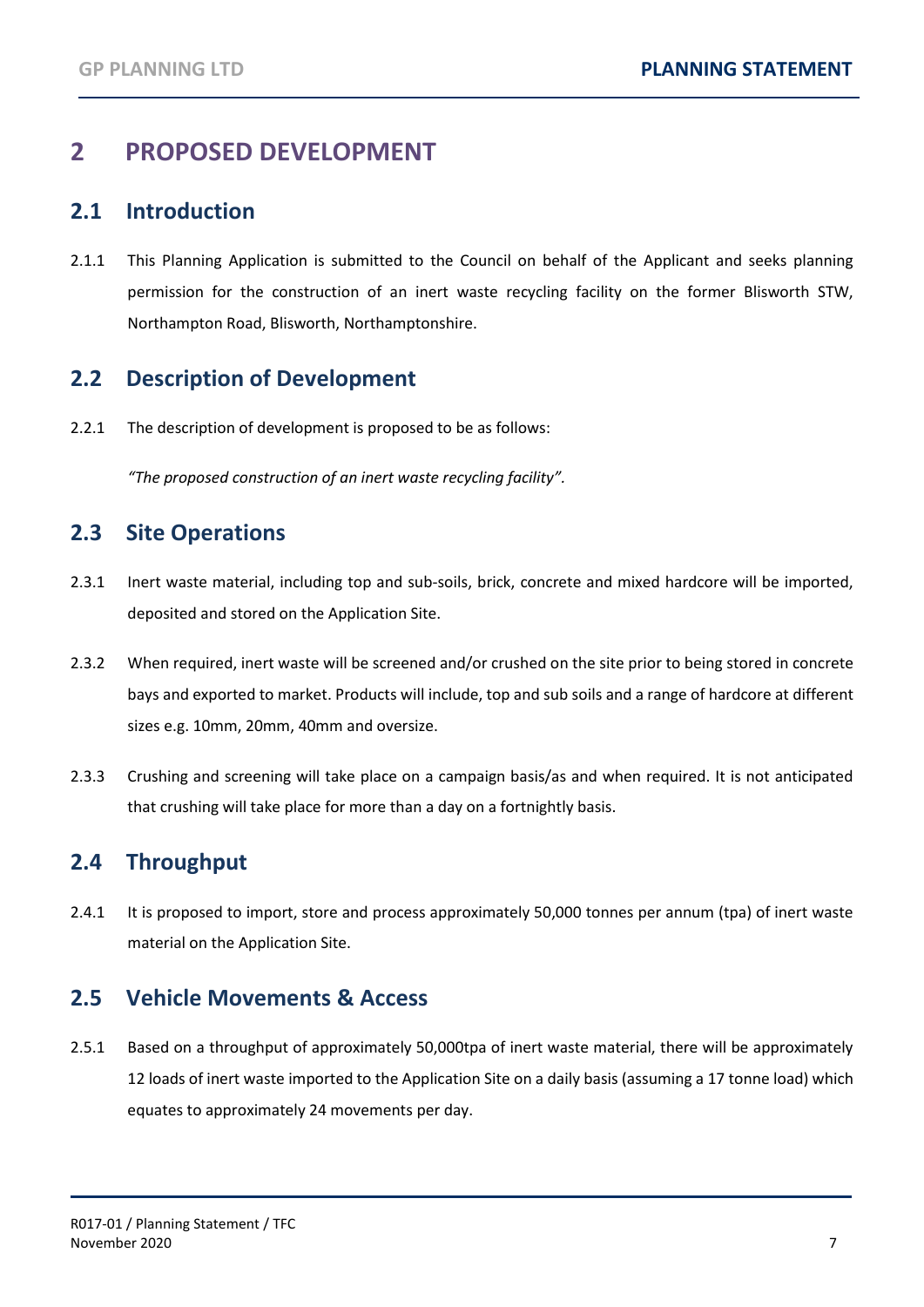- 2.5.2 It is not proposed as part of this Planning Application to upgrade, amend or to alter the existing access that serves the Application Site. However, the vegetation/hedgerow either side of the entrance/egress will be maintained in order to provide suitable visibility in both directions.
- 2.5.3 Outside of the Planning Application process, a Traffic Regulation Order (TRO) will be submitted to the Highway Authority requesting a speed limit reduction along Northampton Road between Blisworth and Milton Malsor from the current 60mph to 40mph.

### <span id="page-9-0"></span>**2.6 Hours of Operation**

- 2.6.1 The inert waste recycling facility will operate between 0700hrs and 1900hrs Monday to Friday and 0700hrs and 1300hrs on a Saturday. The recycling facility will be closed on a Sunday and on Public and Bank Holidays.
- 2.6.2 The operation of the screen and/or crusher, will take place between the hours of 0900hrs and 1700hrs on a campaign basis only.

#### <span id="page-9-1"></span>**2.7 Perimeter Bund**

2.7.1 The Application Site will benefit from a 5m high perimeter soil screening bund along the eastern boundary as shown on drawing no. GPP/AJTG/B/20/02 titled Site Layout Plan. The perimeter bund will provide noise attenuation whilst reducing the impact of any localised views.

#### <span id="page-9-2"></span>**2.8 Landscaping**

2.8.1 The Application Site will benefit from planting along the eastern boundary of the site as shown on drawing no. KB-BLIS001 titled Landscape Plan.

### <span id="page-9-3"></span>**2.9 Lighting**

2.9.1 There will be no external lighting on the Application Site.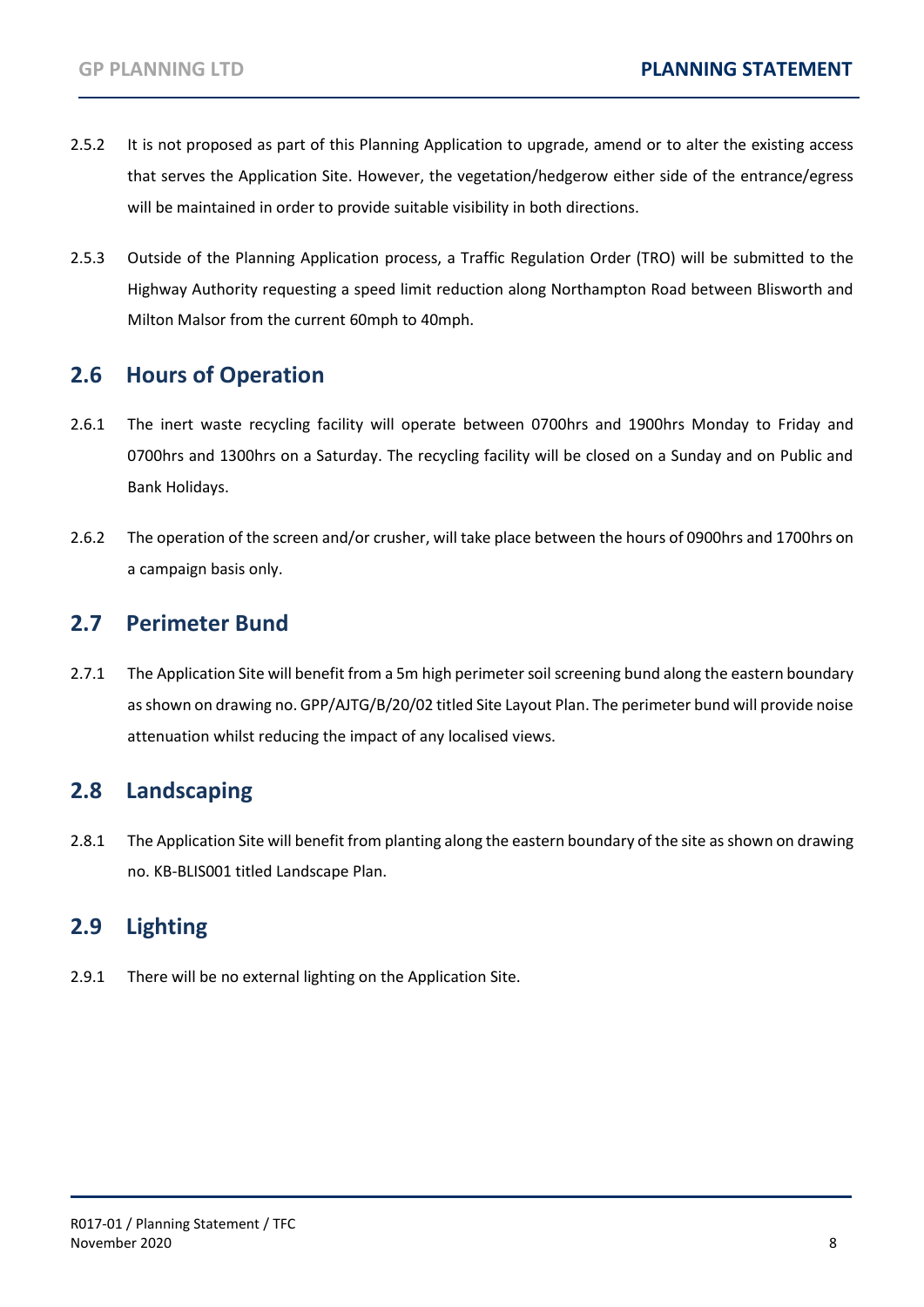# <span id="page-10-0"></span>**3 PLANNING POLICY CONTEXT**

#### <span id="page-10-1"></span>**3.1 Introduction**

- 3.1.1 Section 38(6) of the Planning and Compulsory Purchase Act 2004 requires that the determination of a Planning Application must be made in accordance with the Development Plan unless material considerations indicate otherwise.
- 3.1.2 In this instance, the Development Plan consists of the following documents:
	- Northamptonshire Minerals and Waste Local Plan adopted July 2017;
	- South Northamptonshire Part 2 Local Plan 2011-2029, and
	- West Northamptonshire Joint Core Strategy Local Plan (Part 1) adopted December 2014.

#### <span id="page-10-2"></span>**3.2 The Development Plan**

#### **Northamptonshire Minerals and Waste Local Plan**

- 3.2.1 The following main policies of the adopted Minerals and Waste Local Plan (MWLP) are relevant to the determination of this Planning Application:
	- Policy 8: Development criteria for secondary and recycled aggregate processing facilities;
	- Policy 10: Northamptonshire's waste management capacity;
	- Policy 11: Spatial strategy for waste management;
	- Policy 18: Addressing the impact of proposed minerals and waste development;
	- Policy 19: Encouraging sustainable transport;
	- Policy 20: Natural assets and resources;
	- Policy 21: Landscape character, and
	- Policy 23: Layout and design quality.

#### **South Northamptonshire Part 2 Local Plan 2011-2029**

- 3.2.2 The following main policies of the adopted South Northamptonshire Part 2 Local Plan are relevant to the determination of this Planning Application:
	- Policy SS1: The Settlement Hierarchy;
	- Policy SS2: General Development & Design Principles;
	- Policy EMP3: New Employment Development;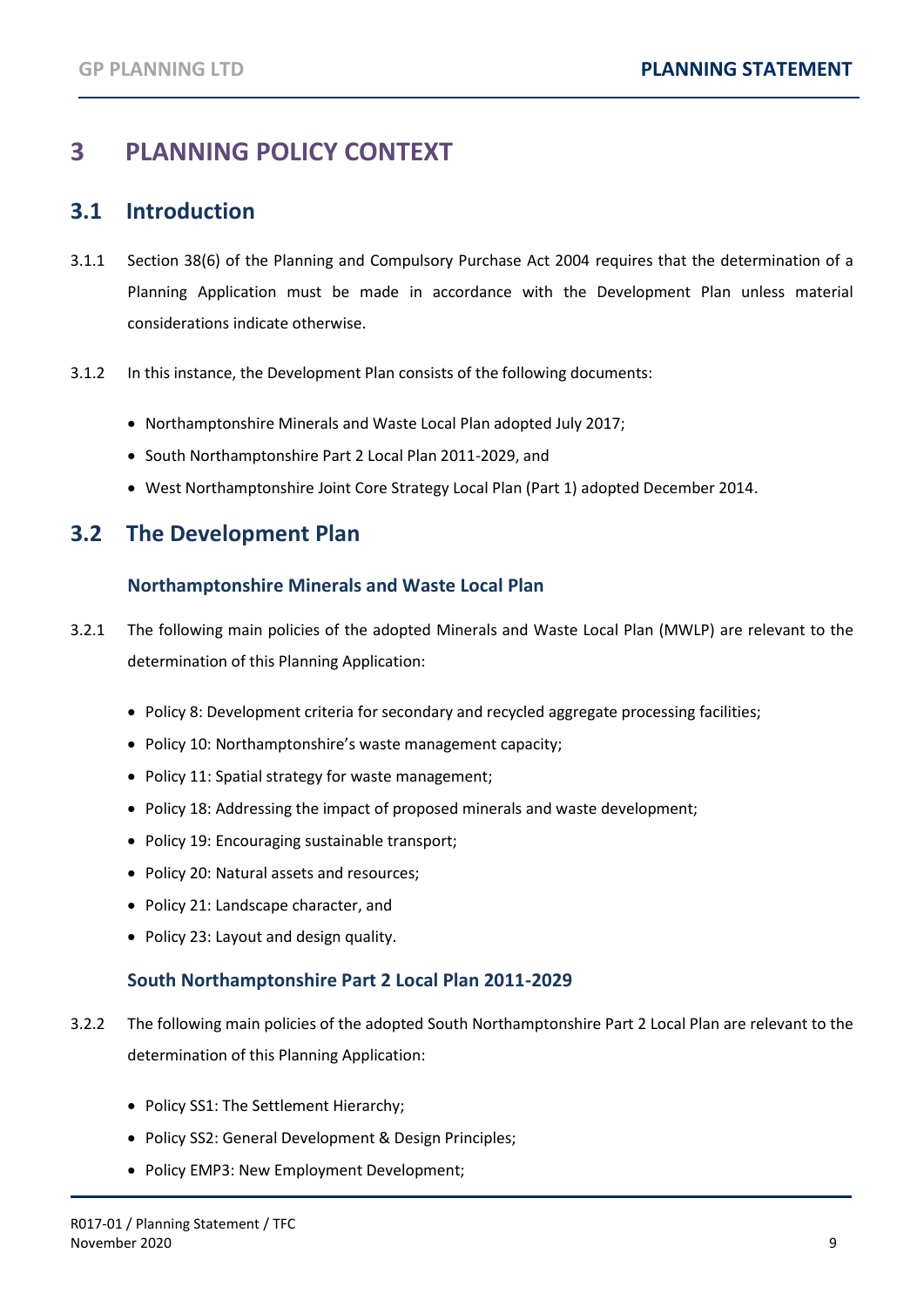- Policy NE4: Trees, Woodlands & Hedgerows, and
- Policy NE5: Biodiversity & Geodiversity.

#### <span id="page-11-0"></span>**3.3 Other Relevant Documents**

- 3.3.1 The National Planning Practice Guide (NPPG) confirms that the National Planning Policy Framework (NPPF) represents up-to-date government planning policy and must be taken into account where it is relevant to a Planning Application.
- 3.3.2 The following documents are therefore considered to represent a material consideration in the determination of this Planning Application.
	- National Planning Policy Framework;
	- National Planning Practice Guidance;
	- Resources and Waste Strategy for England (2018);
	- National Planning Policy for Waste (2014);
	- Government Review of Waste Policy in England (2011);
	- Waste Strategy for England (2007), and
	- Northamptonshire Development and Implementation Principles SPD.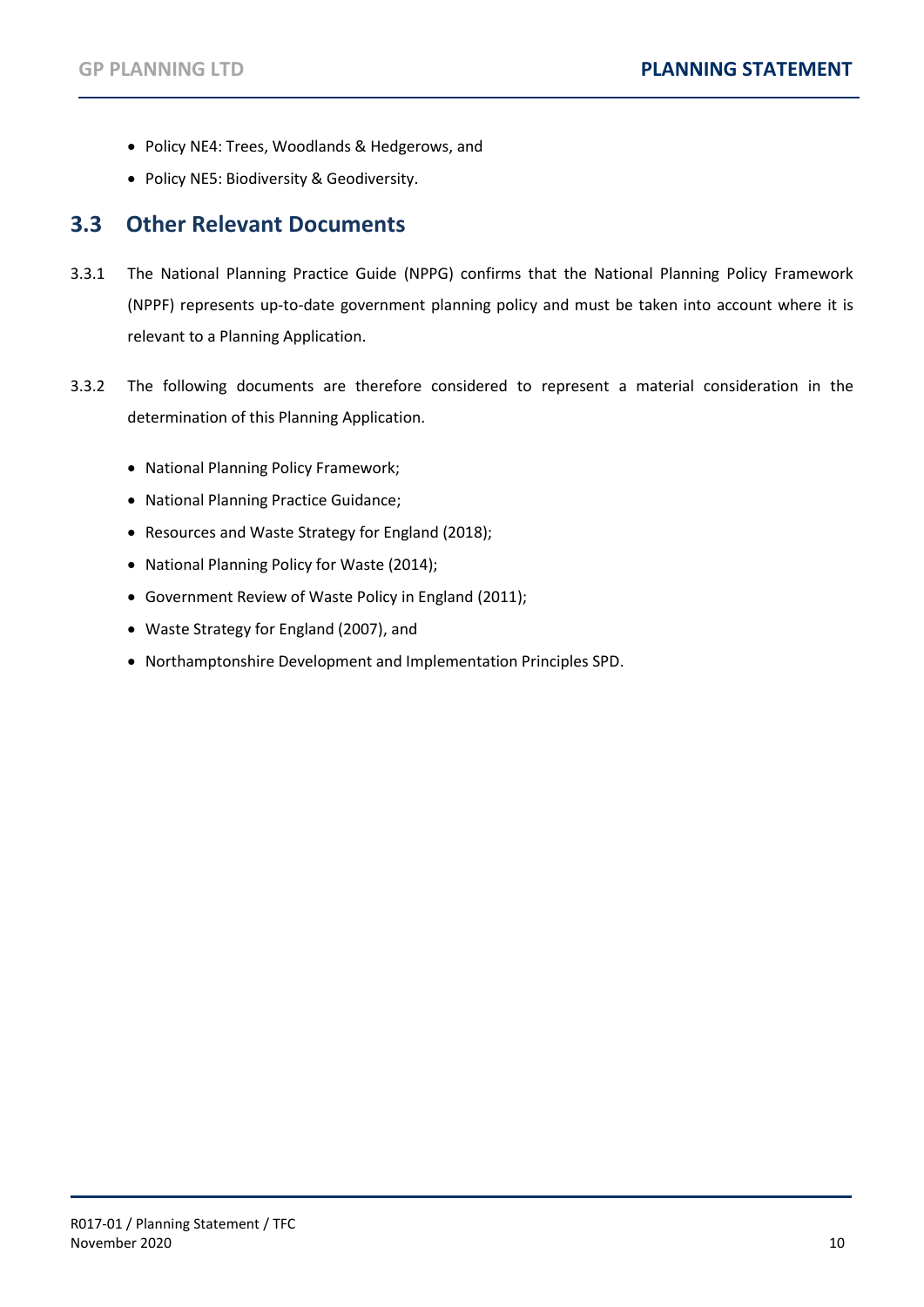# <span id="page-12-0"></span>**4 ASSESSMENT OF THE PROPOSAL**

### <span id="page-12-1"></span>**4.1 Introduction**

- 4.1.1 From an assessment of the Development Plan and other relevant documents, the main issues in the assessment of the proposed development are as follows:
	- Principle of Development;
	- Waste Capacity;
	- Waste Hierarchy;
	- Catchment Area, and
	- Environmental & Amenity Considerations.
- 4.1.2 The following section considers the main planning issues in turn.

### <span id="page-12-2"></span>**4.2 Principle of Development**

- 4.2.1 The proposed inert waste recycling facility will be located on part of the former Blisworth STW. The Application Site has previously been constructed from loose bound hardcore and is currently being used for low level storage. There is an existing small scale storage building on the Application Site.
- 4.2.2 Policy 11 (Spatial strategy for waste management) of the MWLP states that *"Northamptonshire's waste management network will be focused within the central spine and the sub-regional centre of Daventry. Development should be concentrated in Northampton, Wellingborough, Kettering, Corby and Daventry.*

*In the rural hinterlands only facilities with a local or neighbourhood catchment providing for preliminary treatment, or that are incompatible with urban development, should be provided. Where it is the latter, they should deal with waste generated from identified urban areas and be appropriately located to serve those areas".*

- 4.2.3 Whilst the Application Site is not technically within the central spine*,* it is located a relatively short distance from the outer edge of Northampton, approximately 3.5km. The vast majority of the Applicant's customer base (market), is located within Northampton and the surrounding suburbs and therefore, in terms of locality, the Application Site is well located.
- 4.2.4 The proposed inert waste recycling facility will have a local catchment and will provide for the preliminary treatment of inert waste streams.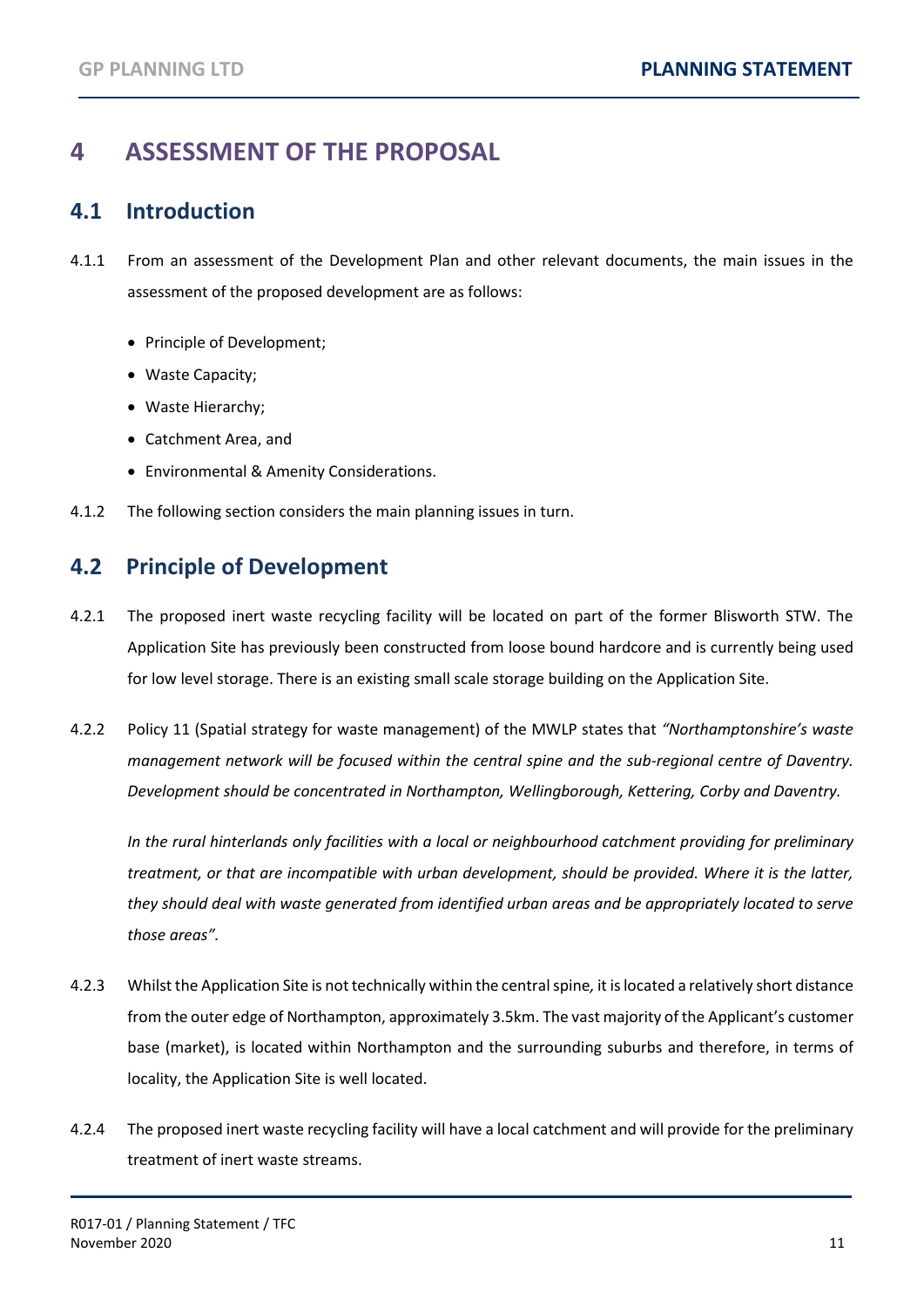- 4.2.5 Crushing and screening of inert waste materials will only be undertaken on an intermittent, campaign basis. This type of operation is not generally compatible within an urban setting for reasons of noise and/or dust impacts, whereby other commercial units and residential properties are within close proximity. In this case, the application site does not have adjacent or close by sensitive receptors that are likely to be adversely affected by amenity related impacts. Therefore, the proposed development is in a suitable location within the *"rural hinterlands"*.
- 4.2.6 Policy 8 (Development criteria for secondary and recycled aggregate processing facilities) of the MWLP requires proposals for secondary and recycled aggregate processing facilities, which includes inert waste recycling, to comply with the spatial strategy for waste management. In addition to compliance with Policy 11 of the MWLP, the proposed location (former STW/previously developed land), is broadly compliant with the locational aspirations for secondary and recycled aggregate processing facilities.
- 4.2.7 In November 2009, the Council granted planning permission for an inert waste storage and transfer station on the Application Site thereby indicating the general acceptability of the site for the proposed use in land use planning terms. In addition, recent pre-application discussions with the Council indicate that the principle of an inert waste recycling facility on the Application Site would not conflict with the spatial strategy for waste management.
- 4.2.8 In conclusion, the proposed development on part of the former Blisworth STW is acceptable in principle and is supported by the spatial requirements of Policy 11 and 8 of the MWLP.

### <span id="page-13-0"></span>**4.3 Waste Capacity**

- 4.3.1 The proposed development will recycle approximately 50,000tpa of inert waste material (soils and/or hardcore).
- 4.3.2 Policy 10 (Northamptonshire's waste management capacity) of the MWLP states that *"the development of a sustainable waste management network to support growth and net self-sufficiency within Northamptonshire will involve the provision of facilities to meet the following indicative waste management capacity requirements during the plan period:*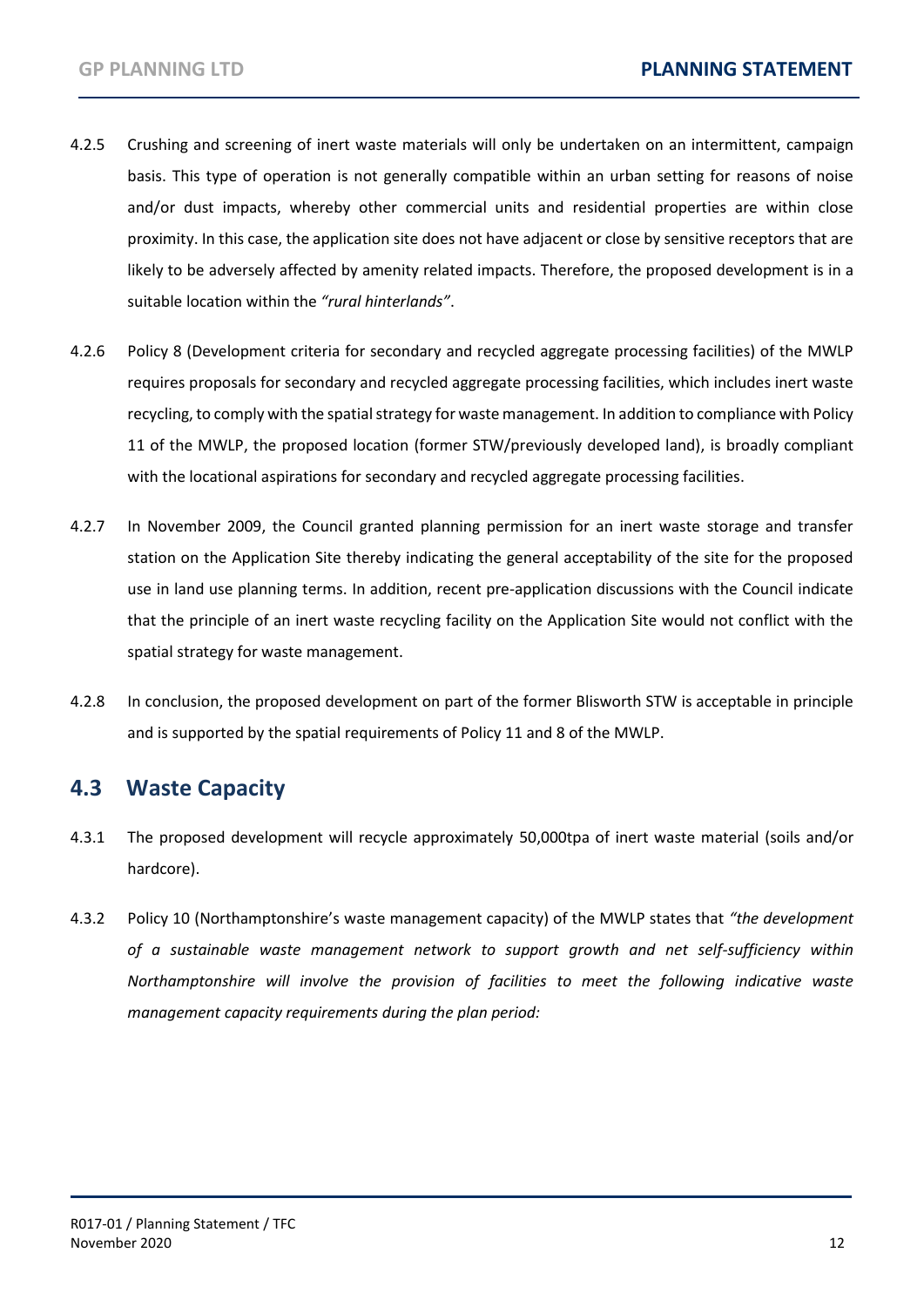| <b>Hierarchy level</b>                       | <b>Management method</b>              | Indicative capacity requirement<br>(million tonnes per annum) |      |  |
|----------------------------------------------|---------------------------------------|---------------------------------------------------------------|------|--|
|                                              |                                       | 2021                                                          | 2031 |  |
| <b>Preparing for re-use</b><br>and recycling | Recycling (non-inert)                 | 0.26                                                          | 0.28 |  |
|                                              | Composting and<br>anaerobic digestion | 0.17                                                          | 0.19 |  |
|                                              | Inert recycling                       | 0.74                                                          | 0.74 |  |
|                                              | Hazardous recycling                   | 0.02                                                          | 0.02 |  |
|                                              | Advanced treatment                    | 0.86                                                          | 0.92 |  |
| <b>Other recovery</b>                        | <b>Hazardous treatment</b>            | 0.01                                                          | 0.01 |  |
|                                              | Inert recovery / landfill             | 0.16                                                          | 0.16 |  |

*The provision will come from a mix of extensions to existing sites, intensification or re-development of existing sites and new sites, providing they all meet the spatial strategy for waste management and are assessed as meeting environmental, amenity and other requirements".*

- 4.3.3 The table above sets out the waste management capacity within Northamptonshire. The indicative capacity requirement for inert recycling is 0.74 million tpa by 2021, which remains an annual requirement until 2031. The proposed development will make a positive contribution towards meeting these targets.
- 4.3.4 There is currently an indicative capacity shortfall in relation to the recycling of inert waste material within Northamptonshire. The annual capacity requirement i.e. 0.74 million tpa, is not being met year on year by the existing facilities within the county. The table below highlights the inert waste recycling capacity gap.

| <b>Hierarchy</b>                   | <b>Management</b>                     | Current<br>capacity (2012)<br>(million tonnes<br>per annum) | <b>Capacity gap</b><br>(million tonnes per annum) |         |         |         |
|------------------------------------|---------------------------------------|-------------------------------------------------------------|---------------------------------------------------|---------|---------|---------|
| level                              | method                                |                                                             | 2016                                              | 2021    | 2026    | 2031    |
|                                    | Recycle                               | 3.61                                                        | 3.34                                              | 3.03    | 3.00    | 2.99    |
| <b>Preparing for</b><br>re-use and | Composting and<br>anaerobic digestion | 0.57                                                        | 0.40                                              | 0.40    | 0.39    | 0.38    |
| recycling                          | Inert recycling                       | 0.78                                                        | $-0.01$                                           | $-0.22$ | $-0.26$ | $-0.27$ |

- 4.3.5 The indicative capacity gap shows, that by 2031, there will be a shortfall of inert waste recycling within the county by 0.27 million tpa.
- 4.3.6 In conclusion, there is a need within the county for new inert waste recycling facilities that will not only contribute to the capacity requirement year on year, but will contribute to the growing shortfall over the Plan period. Therefore, the proposed development, is fully compliant with the requirements and aspirations on Policy 10 of the MWLP.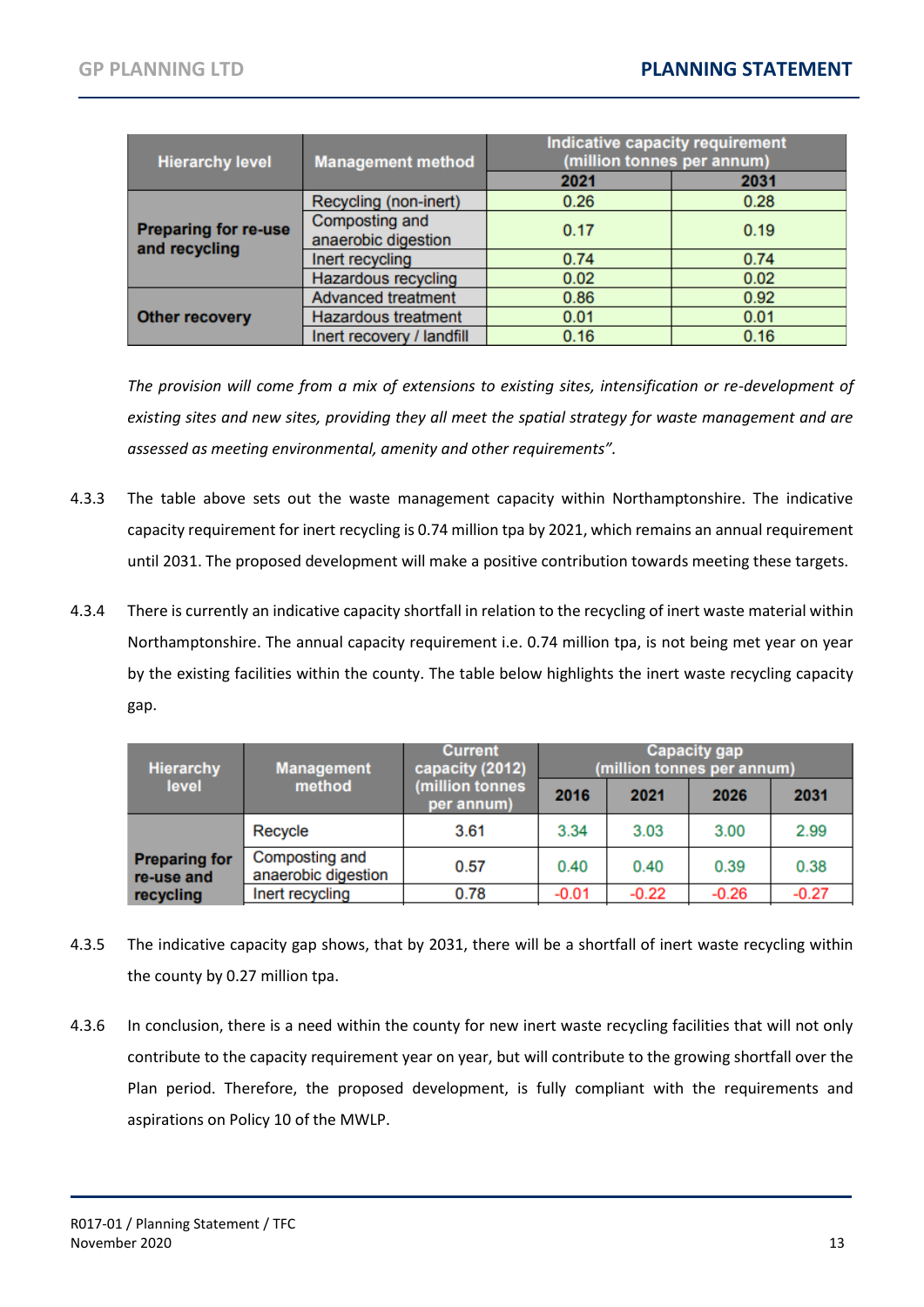### <span id="page-15-0"></span>**4.4 Waste Hierarchy**

- 4.4.1 The main objective of the waste hierarchy is to reduce the amount of waste that is disposed by landfilling methods. Operators are encouraged through planning policy, targets and levies to move up the waste hierarchy through more efficient and sustainable waste management.
- 4.4.2 One of the strategic objectives of the MWLP is to move the management of waste up the waste hierarchy by increasing waste minimisation, recycling and composting then recovering further value from any remaining waste, and only looking to landfill for the disposal of pre-treated waste.
- 4.4.3 The proposed inert waste recycling facility will divert approximately 50,000tpa of inert waste from landfill (disposal) to recycling and recovery. The facility will help move waste up the Waste Hierarchy, which is the policy aspiration for waste at the national, regional and local level.



#### Waste Hierarchy

### <span id="page-15-1"></span>**4.5 Catchment Area**

4.5.1 Policy 11 (Spatial strategy for waste management) of the MWLP states that *"in the rural hinterlands only facilities with a local or neighbourhood catchment providing for preliminary treatment, or that are incompatible with urban development, should be provided".*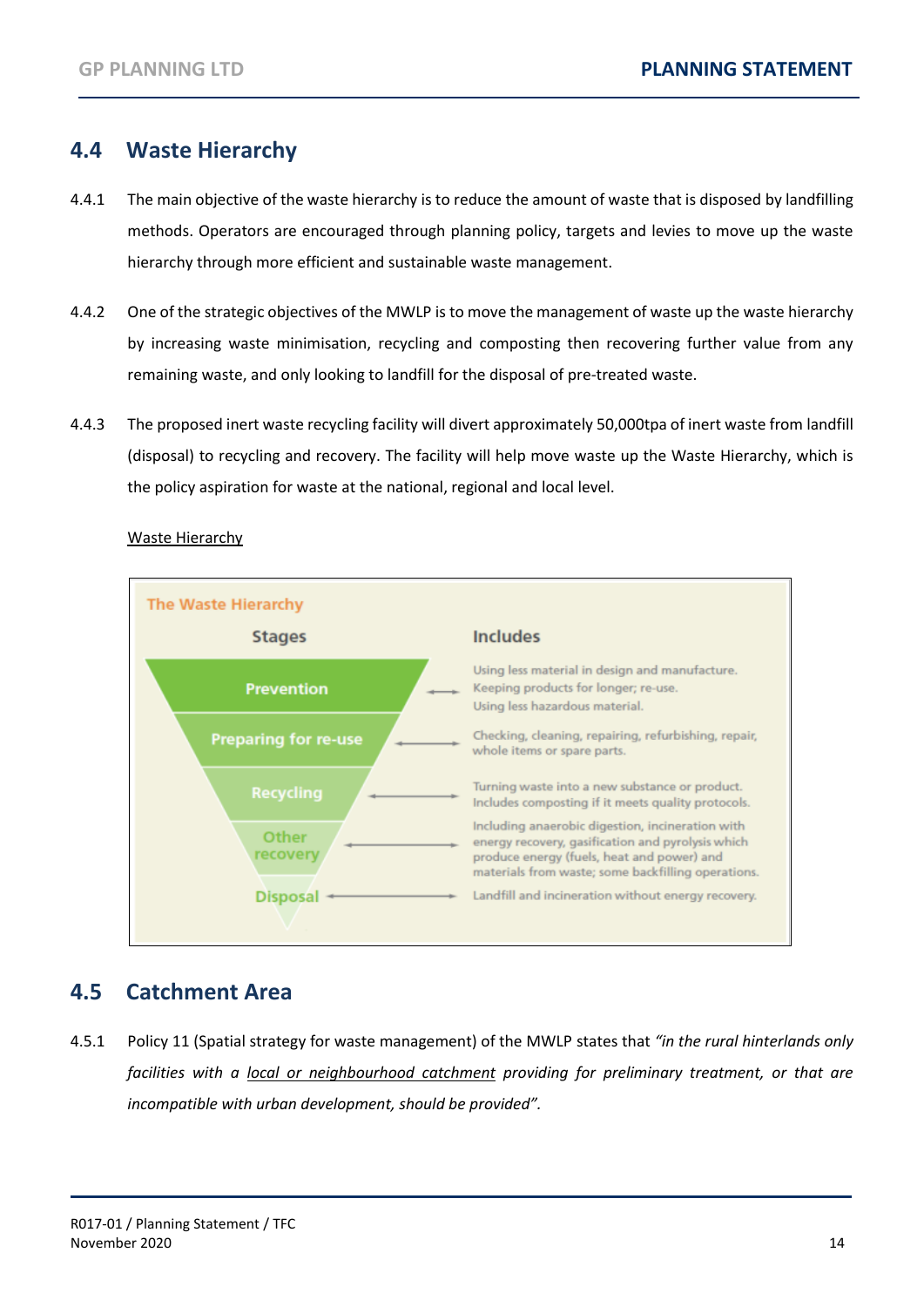- 4.5.2 Therefore, the proposed inert waste recycling facility will operate/work within a local catchment area in Northamptonshire as required by Policy 11 of the MWLP. The primary market for the Applicant, will be inert waste which is generated within and on the edge of Northampton.
- 4.5.3 The proposed catchment area for the facility is shown on drawing no. GPP/AJTG/B/20/03 titled Catchment Area Plan and has regard to Table 3 of Northamptonshire's Development and Implementation Principles SPD as set out below.

| Table SPD3: Indicative catchment areas <sup>6</sup> |                                                                     |                          |  |
|-----------------------------------------------------|---------------------------------------------------------------------|--------------------------|--|
| <b>Catchment</b><br>level                           | Covering the area of                                                | Indicative area $(km^2)$ |  |
| <b>National</b>                                     | England or an equivalent geographical area within Great<br>Britain. | 130,000                  |  |
| <b>Regional</b>                                     | East Midlands or an equivalent geographical area.                   | 17,000                   |  |
| <b>Sub-regional</b>                                 | Northamptonshire or an equivalent geographical area.                | 3,000                    |  |
| Local                                               | Up to two adjacent LPA areas or an equivalent<br>geographical area. | 1,000                    |  |

4.5.4 In line with the requirements of the MWLP and Northamptonshire's Development and Implementation Principles SPD, waste managed on the Application Site will originate from within a local catchment area (up to two adjacent local planning authority areas or an equivalent geographical area i.e. 1000km<sup>2</sup>) and the facility will fully support the principles of the waste hierarchy.

### <span id="page-16-0"></span>**4.6 Environmental & Amenity Considerations**

#### **Traffic & Transportation**

- 4.6.1 An assessment of the potential impacts on highway safety and on the surrounding highway network as a result of the proposed development has been undertaken, and the Access Appraisal can be found at Appendix 2 to this report.
- 4.6.2 Policy 19 (Encouraging sustainable transport) of the MWLP states that *"waste related development should seek to minimise transport movements and maximise the use of sustainable or alternative transport modes. Development should be well placed to serve their intended markets or catchment areas in order to minimise transport distances and movements".*
- 4.6.3 The NPPF seeks to ensure that traffic generated by new development does not have an adverse impact upon the public highway or compromise highway safety.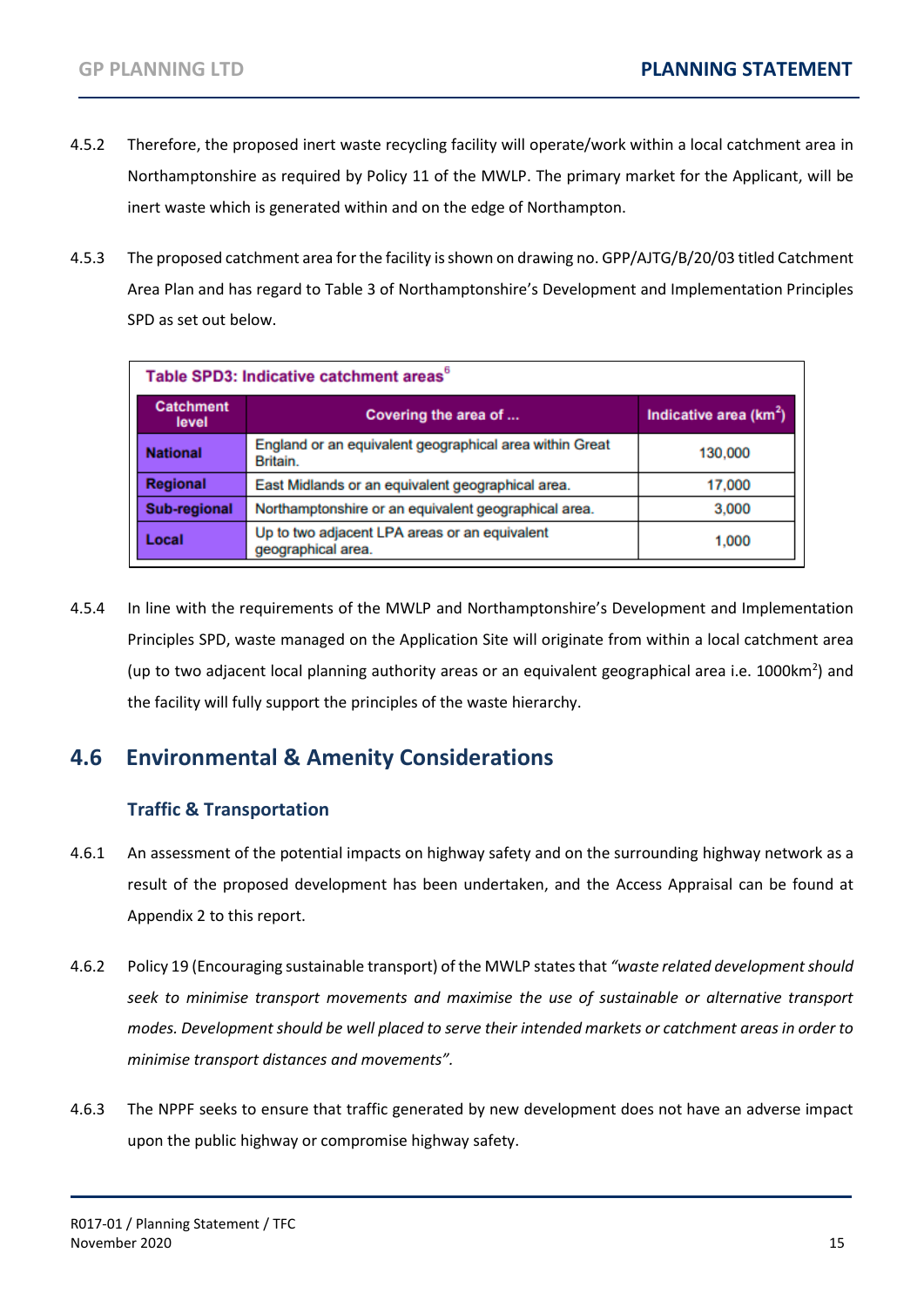- 4.6.4 Planning permission was granted by the Council on 2<sup>nd</sup> November 2009 for an inert waste storage and transfer station (planning permission reference 09/00055/WAS (see Appendix 1)) on the Application Site. However, the planning permission was not properly implemented by the Applicant at the time and has since expired/lapsed.
- 4.6.5 The previous planning application/permission (reference 09/00055/WAS) proposed approximately 8-10 visits (20 movements) to the site on a daily basis (Mon to Sat). This Planning Application proposes approximately 12 loads of inert waste (24 movements) per day, thereby maintaining low levels of activity in traffic terms.
- 4.6.6 The application identified a need for the introduction of a 40mph speed limit along Northampton Road within the vicinity of the site access. The Highway Authority agreed with this approach and the permission was granted by the Council subject to the following condition:

*"The development hereby permitted shall not take place until a Traffic Regulation Order to secure a reduction in the speed limit to 40mph on the stretch of the Northampton Road adjacent to the proposed site access shall have been pursued with the Highway Authority and fully implemented unless otherwise agreed in writing by the Waste Planning Authority".*

- 4.6.7 As part of this proposal, the Applicant will apply for a Traffic Regulation Order outside of the planning system in order to reduce the speed limit along Northampton Road from 60mph to 40mph.
- 4.6.8 Visibility to the north and south of the proposed access has been measured by a suitably qualified Highway Consultant. Visibility splays of 120m are appropriate for the proposed 40mph speed limit and can be achieved in both directions.
- 4.6.9 Following the introduction of a 40mph speed limit at this location, it is considered that road safety will be improved and the proposed development will not cause any inconvenience for other road users.
- 4.6.10 In conclusion, and subject to the introduction of a 40mph speed limit as previously agreed with the Highway Authority, the proposed development will not result in any unacceptable adverse impacts on the highway network or on highway safety and therefore, the proposals are fully compliant with Policy 19 of the MWLP and with the principles of the NPPF in relation to traffic and transportation.

#### **Noise Impacts**

4.6.11 An assessment of the potential impacts from noise as a result of the proposed development has been undertaken, and the Noise Assessment can be found at Appendix 3 to this report.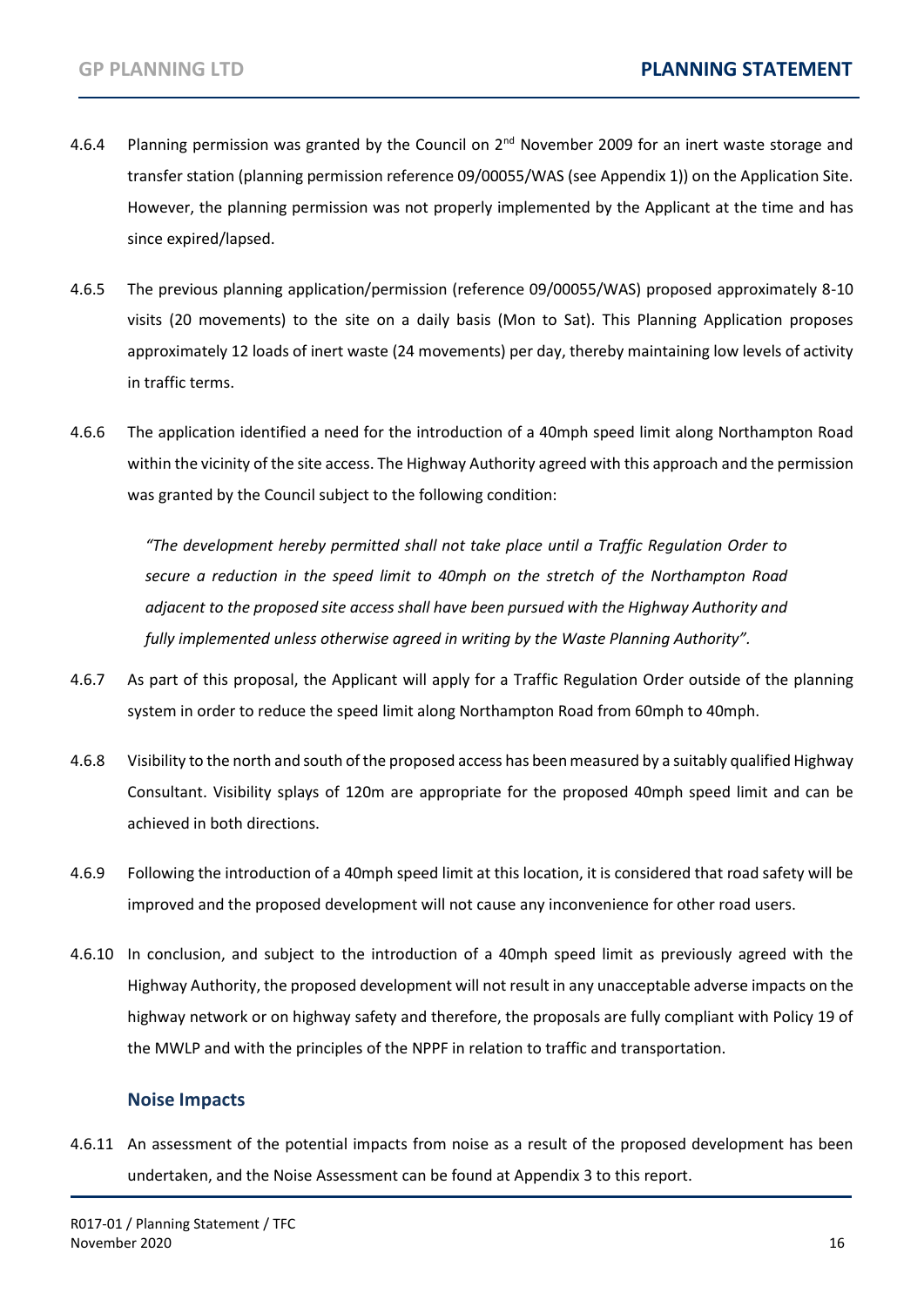4.6.12 Policy 18 (Addressing the impact of proposed minerals and waste development) of the MWLP states that *"proposals for waste development must avoid and/or minimise potentially adverse impacts to an acceptable level, specifically addressing noise and vibration and by ensuring that local amenity is protected".*

**Standards & Guidelines**

4.6.13 The Noise Assessment has been undertaken with specific reference to the Minerals Planning Guidance, BS 4142 (commercial/industrial activities) and World Health Organisation guidelines.

**Local Receptors**

- 4.6.14 By way of context, the Application Site is located adjacent to the West Coast Main Line, which runs to the south along an embankment approximately 10m above the site level.
- 4.6.15 There are a number of residential properties in the vicinity of the Application Site, which have the potential to be affected by noise from the proposals.
- 4.6.16 There are several residential dwellings within Blisworth to the south along Station Road, beyond the railway line. These properties would be effectively screened from the operations by the railway embankment.
- 4.6.17 Other properties include, nos. 22 44 Northampton Road, which are located approximately 130m from the eastern site boundary. The cottages are orientated with their principal elevations facing north-south.
- 4.6.18 Planning permission for no.22, the closest property to the Application Site, has recently been granted by South Northamptonshire Council (ref. S/2019/1512/FUL) for the owners fencing business.

**Assessment**

- 4.6.19 An unattended noise survey has been carried out in order to establish the typical weekday and Saturday morning daytime noise levels.
- 4.6.20 Calculations and an assessment of the noise levels generated by the operation of the proposed development has been undertaken at the surrounding dwellings.
- 4.6.21 The assessment indicates that the operational noise levels will result in the potential for a low impact, with no adverse impacts identified. Further assessment made against absolute noise standards indicates that noise levels attributable to the proposed development will remain below a level which will result in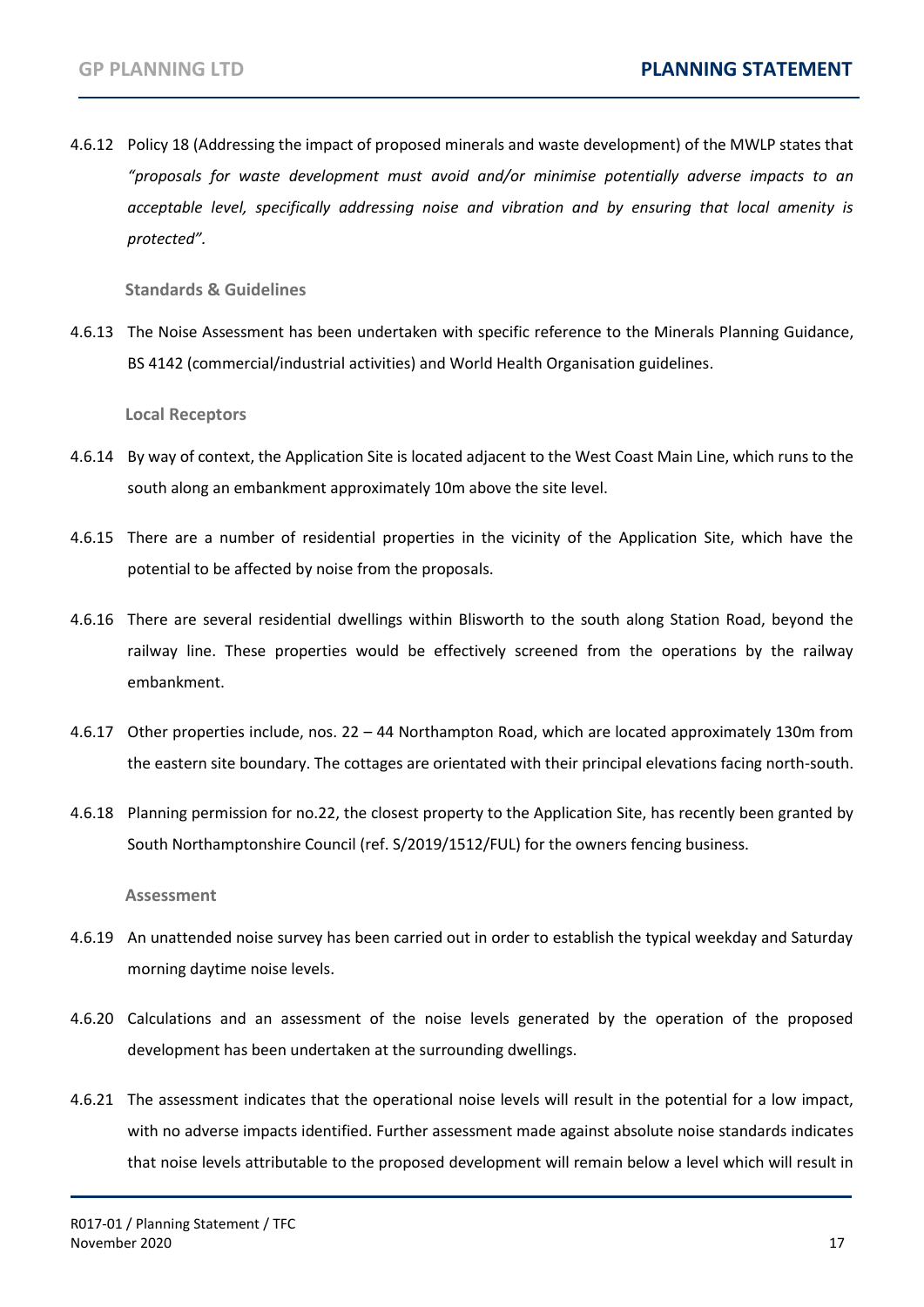adverse noise impacts at the surrounding dwellings, ensuring that an acceptable noise environment is maintained locally.

**Mitigation**

- 4.6.22 The Application Site will be screened to the east by a 5m high perimeter bund and to the south by the existing railway embankment. The perimeter bund and railway embankment, will ensure that the plant (crusher, screen, loading shovel and HCVs) operating within the site will be effectively screened from surrounding properties.
- 4.6.23 Based on the throughput of the Application Site, the plant will be operated on a campaign basis when sufficient material has been stockpiled. It is anticipated that each item of plant (crusher/screen) will need to operate for between  $3 - 4$  hours every  $1 - 2$  weeks.
- 4.6.24 The processing plant will be located within the eastern area of the site, positioned close to the perimeter bund, in order to maximise the acoustic performance of the bunding.
- 4.6.25 To minimise any potential adverse impacts, the screen and crusher will not be operated at the same time, therefore reducing the overall noise levels. In addition, it is proposed to restrict the hours of operation of the processing plant to between 0900hrs and 1700hrs Mondays to Fridays, with no processing on Saturdays, Sundays and/or Bank Holidays.

#### **Conclusion**

4.6.26 In conclusion, there will be no unacceptable adverse impacts as a result of noise from the proposed development. The proposed site layout/design of the facility including mitigation measures will ensure that the proposals are fully compliant with Policy 18 of the MWLP and with the requirements of the NPPF in relation to noise impacts.

#### **Ecological Considerations**

- 4.6.27 An assessment of the potential ecological impacts of the proposed development has been undertaken, and the Ecological Appraisal can be found at Appendix 4 to this report.
- 4.6.28 Policy 20 (Natural assets and resources) of the MWLP seeks *"to achieve a net gain in natural assets and resources, through the delivery of wider environmental benefits in the vicinity where development would adversely affect locally designated sites or other features of local interest and by contributing towards Northamptonshire's Biodiversity Action Plan targets for habitats and species".*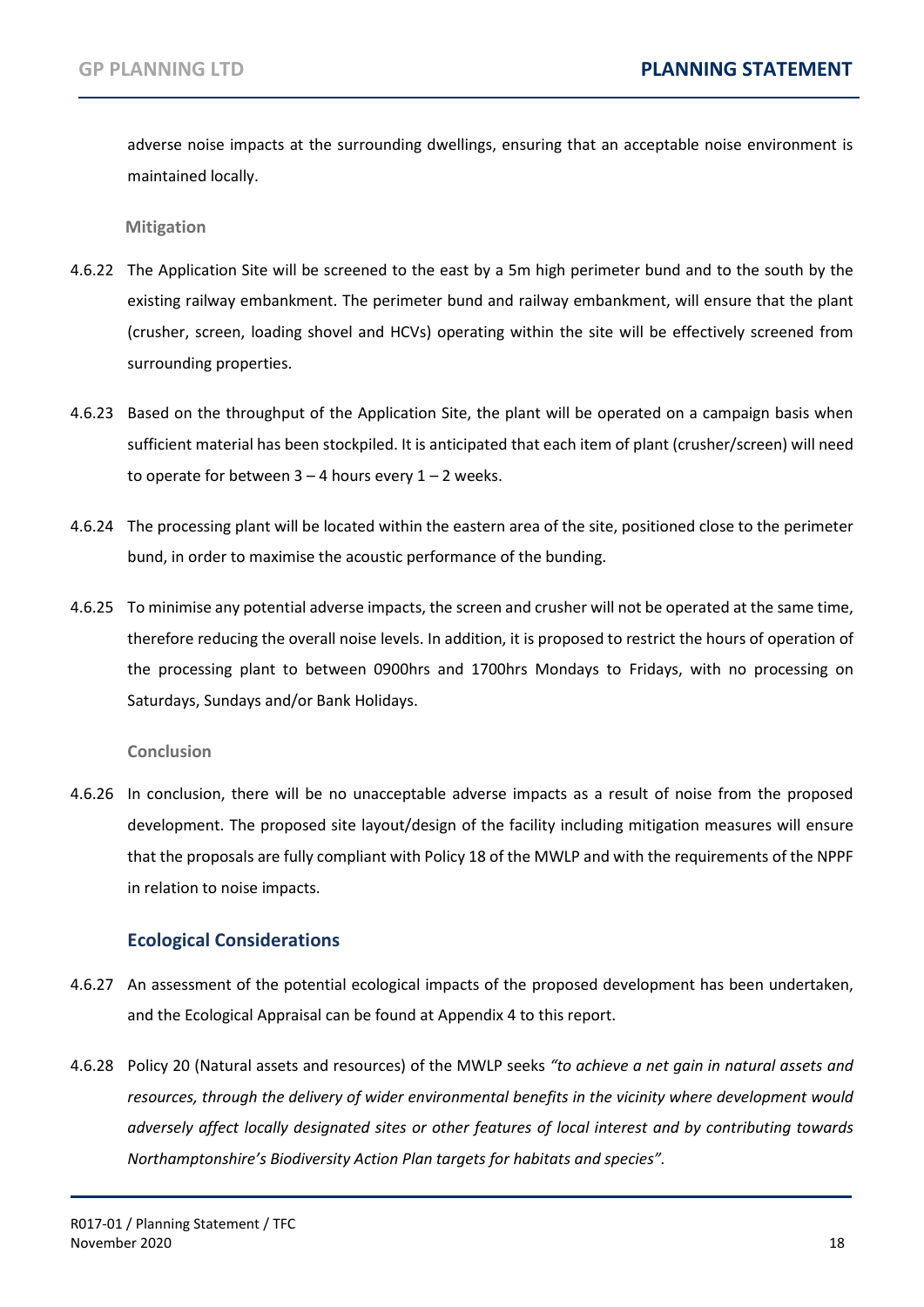- 4.6.29 There are no statutory or non-statutory designated ecological sites within 1 kilometre (km) of the Application Site.
- 4.6.30 The Application Site is relatively flat, with compacted soil and hardstanding areas which have been created during the operation of the former sewage treatment works. There is little vegetation with the exception of some scattered ephemeral growth to the perimeter of the site and around the existing single storey building. Rabbits and the infertile nature of the ground have kept vegetation to a minimum.
- 4.6.31 There are no hedgerows or trees within the Application Site, just the occasional shrub including small areas of perimeter bramble.
- 4.6.32 The existing single storey building on-site has been surveyed. There was no evidence of bats within the building and the remains of an old bird's nest. It is not proposed as part of this Planning Application to demolish the building.
- 4.6.33 There is a mature/ancient oak tree which overhangs the access road to the Application Site which has a tree preservation order (TPO). The tree has the potential for roosting bats and the ecological survey identified a single woodpecker hole.
- 4.6.34 A slight crown lift of the oak tree will be undertaken in order to allow access to the Application Site for high sided vehicles. The works have previously been agreed with South Northamptonshire Council as part of the former Planning Application. However, given the passage of time, a new application to lift the crown of the tree will be submitted to South Northamptonshire Council for approval.
- 4.6.35 Planting of the screening bund along the eastern boundary of the Application Site as shown on drawing no. KB-BLIS001 titled Landscape Plan will provide a new area of shade tolerant wildflower seeding and tree and shrub planting and will enhance the existing wildlife corridors of woodland and hedgerows beyond the site boundary.
- 4.6.36 In conclusion, the proposed development will have no unacceptable adverse ecological impacts and the proposed landscaping scheme will both improve and enhance biodiversity within and beyond the site boundary. Therefore, the proposal is fully compliant with Policy 20 of the MWLP and with the aspirations of the NPPF with regards to the protection and enhancement of biodiversity.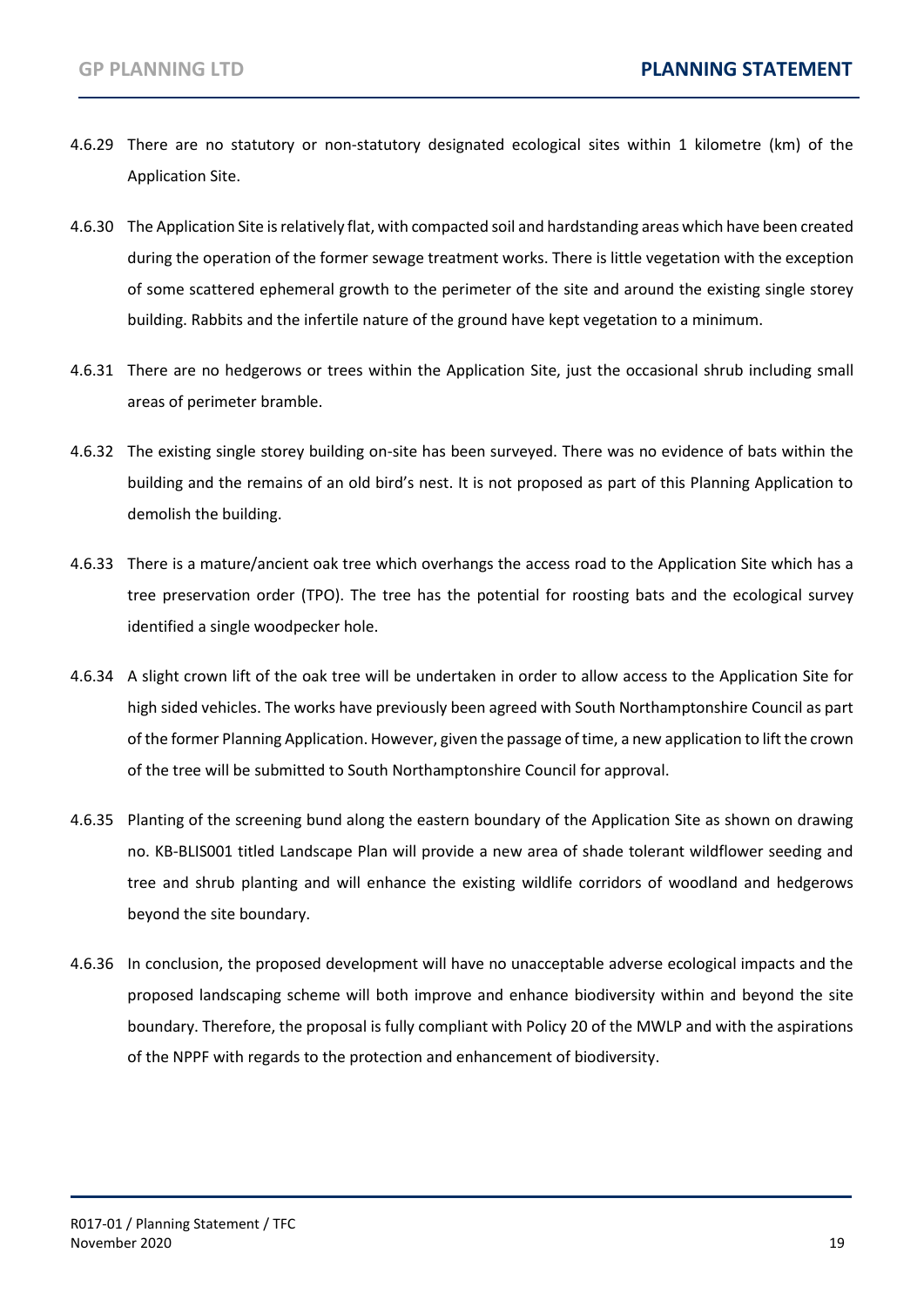#### **Landscape & Visual Impact**

- 4.6.37 An assessment of potential visual impacts including impacts upon the surrounding landscape as a result of the proposed development has been undertaken, and the Landscape & Maintenance Scheme can be found at Appendix 5 to this report.
- 4.6.38 Policy 21 (Landscape character) of the MWLP states that *"waste development should seek to reflect Northamptonshire's landscape character. Development should mitigate potentially adverse impacts on the local character where necessary during the development and operational life".*
- 4.6.39 Views of the Application Site from Northampton Road to the east and from properties to the north and west are limited by high, well-established hedgerows and large trees. The railway embankment immediately to the south negates any views from this direction.
- 4.6.40 The site is in the southern edge of Northamptonshire Landscape Character Area (LCA) 13b Bugbrooke and Daventry, defined by undulating hills and valleys. This is further detailed as:

*"The Bugbrooke and Daventry Character Area is the most extensive area of the Undulating Hills and Valleys character areas and occurs on the western and southern side of the River Nene Broad River Valley Floodplain. It extends from the western county boundary, around the eastern edge of Daventry, to the south-western edge of Northampton. Whilst this undulating*  landscape has a pronounced series of hills and valleys to the west, to the south and east it *becomes more subtle due to its proximity to the River Nene and its floodplain. Views along the undulations are generally long and open, although landform and vegetation frequently limit more extensive, panoramic views.*

Land cover in the area is a combination of both arable and pastoral farmland in fields of *varying size. There is, however, a predominance of improved pastures with grazing cattle and horses surrounding the settlements dispersed through the character area, and often on steeper slopes such as those around Borough Hill. Woodland is limited to small, predominantly broadleaved woodland copses sparsely scattered throughout the area and becoming less frequent south of the River Nene. A number of well treed field boundaries also contribute to the overall woodland cover and often emphasise the undulating landform.*

*Industrial heritage features are also evident in the Bugbrooke and Daventry Undulating Hills and Valleys, including significant sections of the Grand Union Canal and large stretches of both dismantled and working railways".*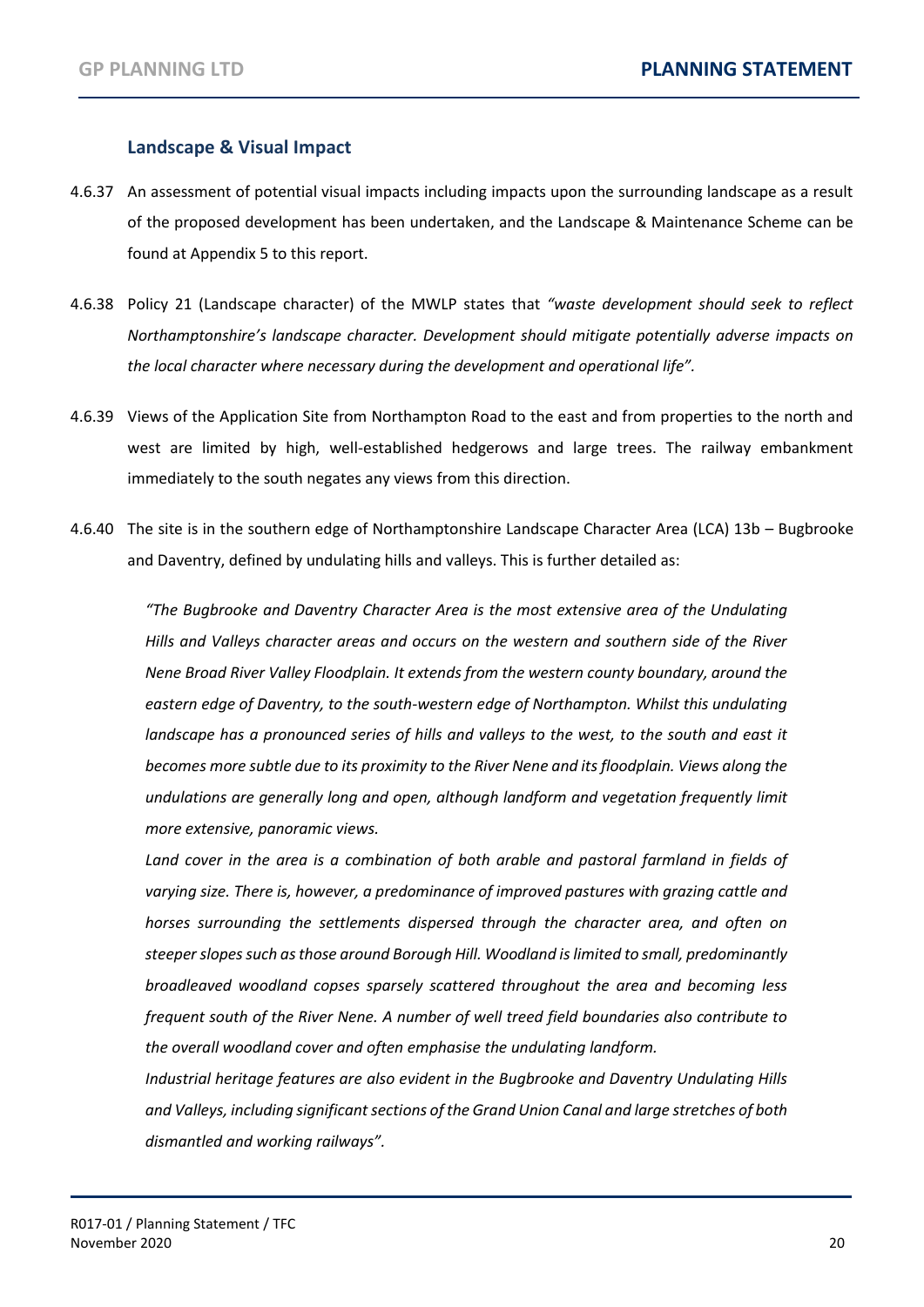- 4.6.41 The land adjoining the site is typical of this character area. Small open pasture fields can be found to the north, east, south and west with a busy working railway line to the southern perimeter.
- 4.6.42 The Application Site is relatively flat, with compacted soil and hardstanding areas which have been created during the operation of the former sewage treatment works. There is minimal vegetation across the site and a single storey prefabricated building with concrete walls.
- 4.6.43 Given that the Application Site, including land to the west and north-west is previously developed land, which included plant and equipment, infrastructure and regular vehicle movements, it is considered that the operation of an inert waste management facility on a derelict/vacant plot of land will have minimal impacts on the immediate and surrounding landscape.
- 4.6.44 The planted screening bund along the eastern boundary of the Application Site as shown on drawing no. KB-BLIS001 titled Landscape Plan, will not only have noise attenuation and ecological enhancement benefits, but will mitigate any limited visual impacts from properties on Northampton Road to the east of the site.
- 4.6.45 The landscaping scheme will include approximately 10 trees and 110 shrubs. Grass and wildflower seeding will be undertaken between the planting. The planting will be maintained for a 5-year period or until established, the detail of which is set out within the Landscape & Maintenance Scheme.
- 4.6.46 As discussed within the ecology section above, there is a large mature oak tree with a TPO which is located immediately south of the access road. Whilst the tree will remain in-situ and will not be affected by the proposals, an application will be made to South Northamptonshire Council to lift the crown of the tree in order to remove several low hanging branches.
- 4.6.47 In conclusion, there will be no unacceptable adverse landscape and/or visual impacts as a result of the proposed development which includes an appropriate landscaping scheme. The development proposals are therefore fully compliant with Policy 21 of the MWLP.

#### **Dust**

4.6.48 The crushing and screening of inert waste materials including the movement of plant, equipment and HCVs has the potential to generate airborne dust both within and beyond the Application Site boundary. Therefore, a Dust Management Plan has been prepared in support of the Planning Application, a copy of which can be found at Appendix 6 to this report.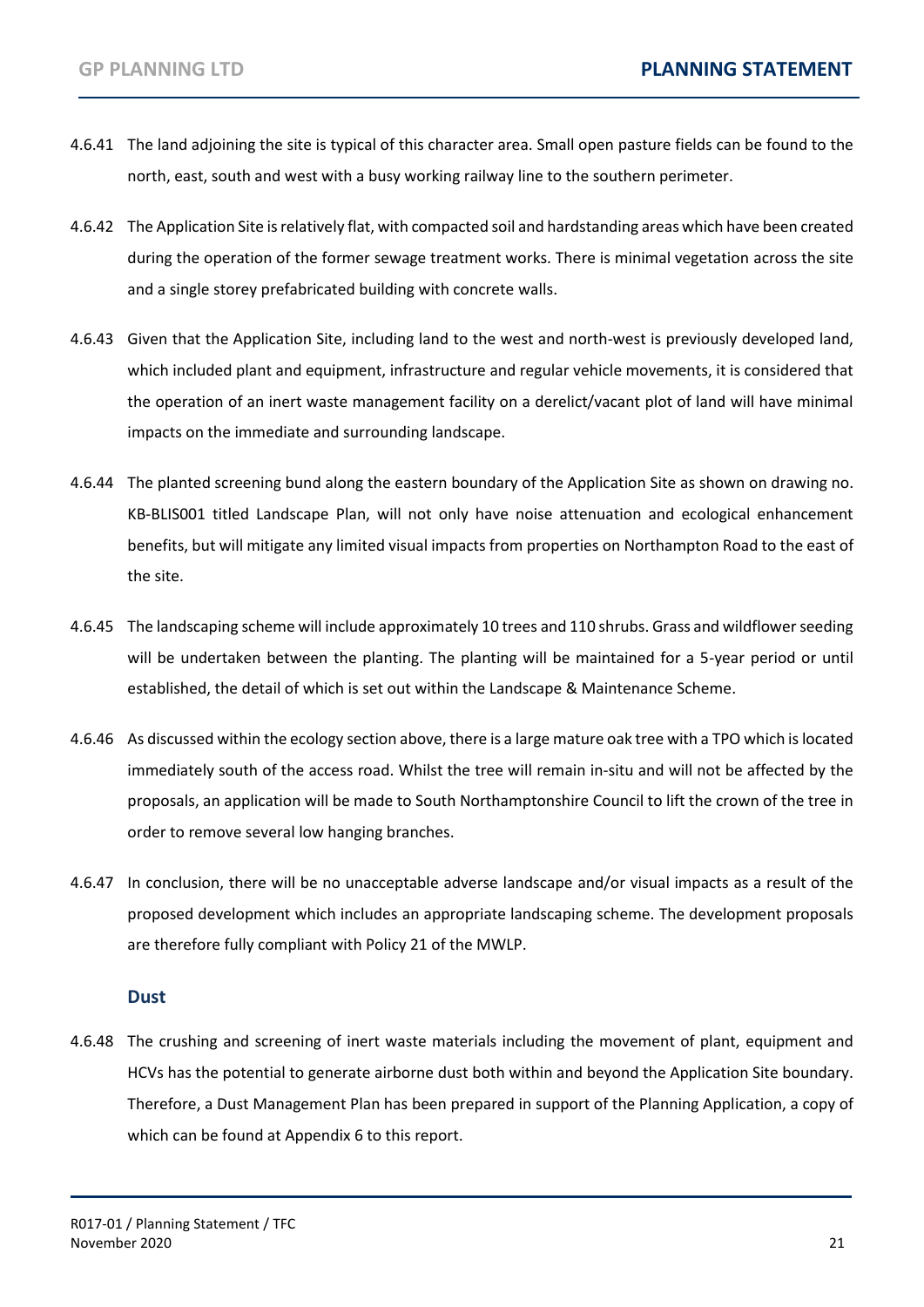- 4.6.49 Policy 18 (Addressing the impact of proposed minerals and waste development) of the MWLP states that *"proposals for waste development must avoid and/or minimise potentially adverse impacts to an acceptable level, specifically addressing air emissions (including dust) and by ensuring that local amenity is protected".*
- 4.6.50 As set out within the Dust Management Plan, there are a range of mitigation measures proposed in order to ensure that airborne dust from the operations on-site does not have an adverse impact beyond the site boundary. The measures include, daily visual inspections, suspending operations where necessary, the training of staff and the use of clean water for dust suppression.
- 4.6.51 In conclusion, there will be no unacceptable adverse impacts as a result of airborne dust from the proposed development with the implementation of, and adherence to, the measures set out within the Dust Management Plan. Therefore, the proposed development is fully compliant with the requirements of Policy 18 of the MWLP in relation to dust.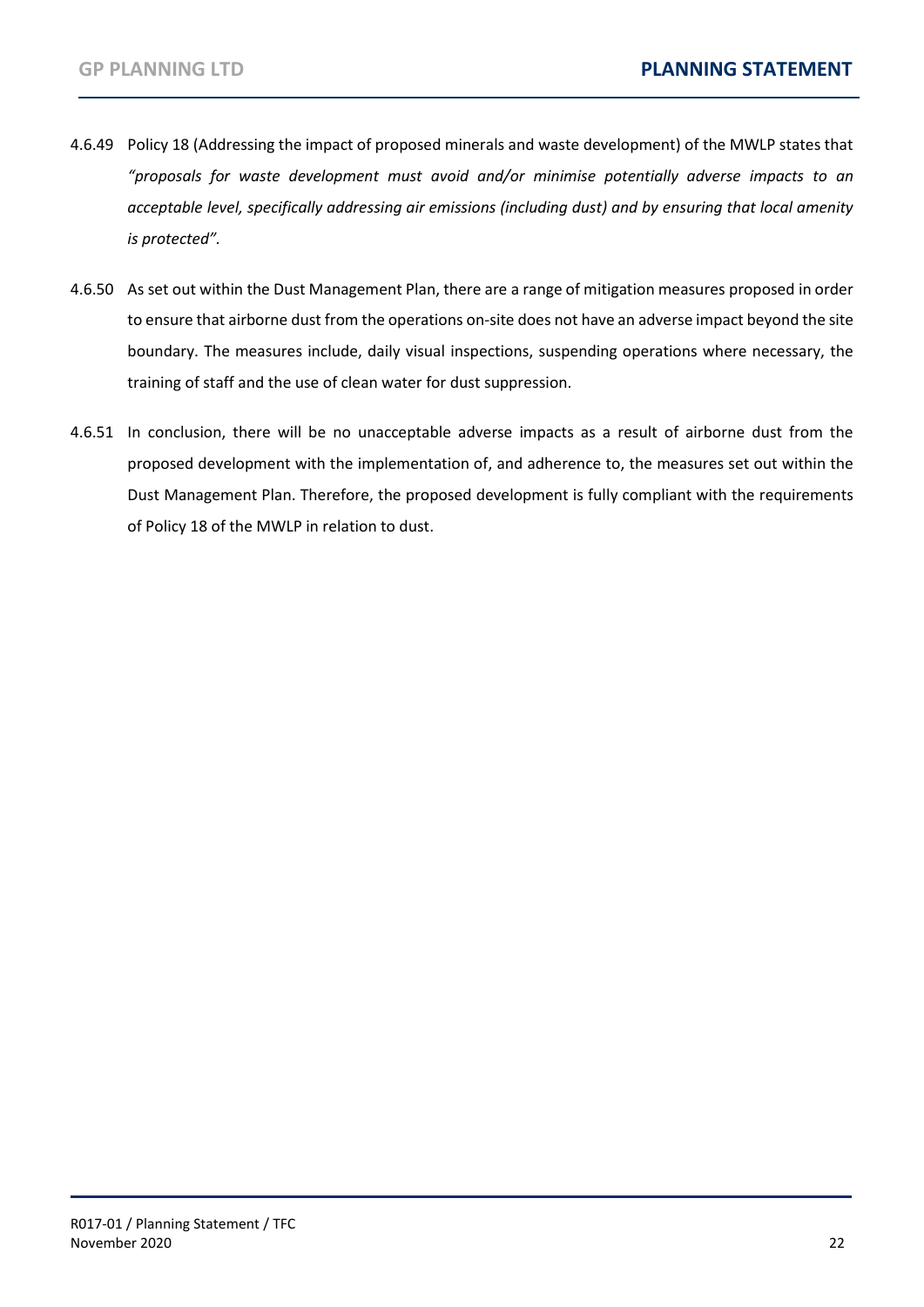# <span id="page-24-0"></span>**5 CONCLUSION**

#### <span id="page-24-1"></span>**5.1 The Planning Balance**

- 5.1.1 This Planning Application is submitted to the Council on behalf of the Applicant and seeks planning permission for the construction of an inert waste recycling facility on the former Blisworth STW, Northampton Road, Blisworth, Northamptonshire.
- 5.1.2 In 2009, the Council granted planning permission for an inert waste storage and transfer station on the Application Site subject to conditions attached. However, the planning permission was not implemented by the Applicant at the time and has therefore, since lapsed/expired.
- 5.1.3 The Application Site is located only a short distance from the outer edge of Northampton and the principle of the proposed development on the former Blisworth STW is supported by the waste spatial strategy. The proposed site, lends itself for a waste management use in that, it is to some extent previously developed land.
- 5.1.4 There is a need within the county for new inert waste recycling facilities that will not only contribute to meeting the capacity requirement year on year, but will contribute to the growing shortfall over the Plan period. The facility will help move waste up the Waste Hierarchy, which is the policy aspiration for waste at the national, regional and local level.
- 5.1.5 The previous permitted scheme, identified a need for the introduction of a 40mph speed limit along Northampton Road within the vicinity of the site access. Therefore, as part of this proposal, the Applicant will apply for a Traffic Regulation Order outside of the planning system in order to reduce the speed limit along Northampton Road from 60mph to 40mph.
- 5.1.6 Following the introduction of a 40mph speed limit at this location, it is considered that road safety will be improved and the proposed development will not cause any inconvenience for other road users.
- 5.1.7 There will be no unacceptable adverse noise, ecological, landscape, visual and/or dust impacts as a result of the proposals and the proposed planting scheme will enhance biodiversity within the immediate and surrounding locality.
- 5.1.8 The proposed development is therefore compliant with the Development Plan and with national planning policy guidance.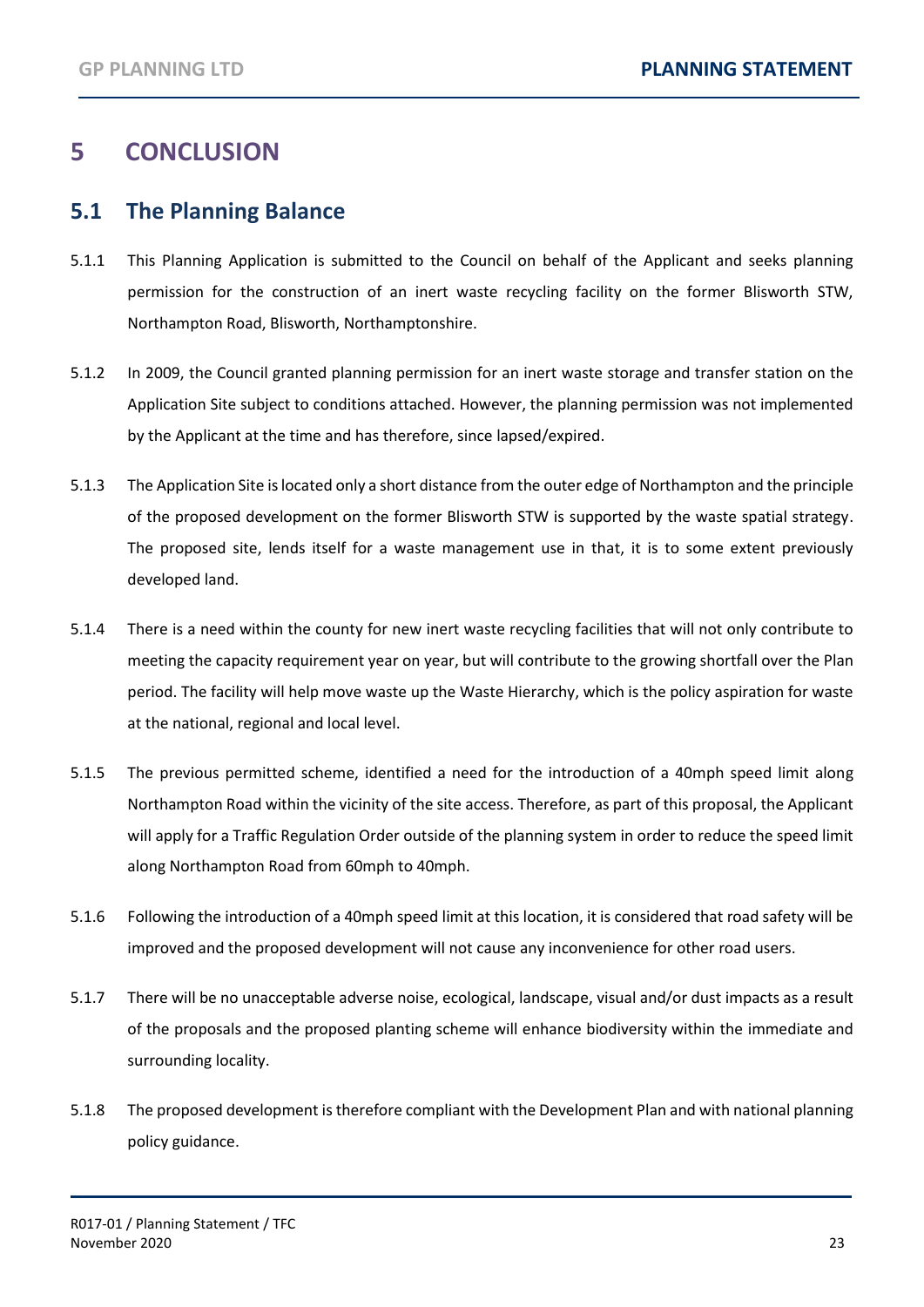**APPENDIX 1: PLANNING PERMISSION 09/00055/WAS**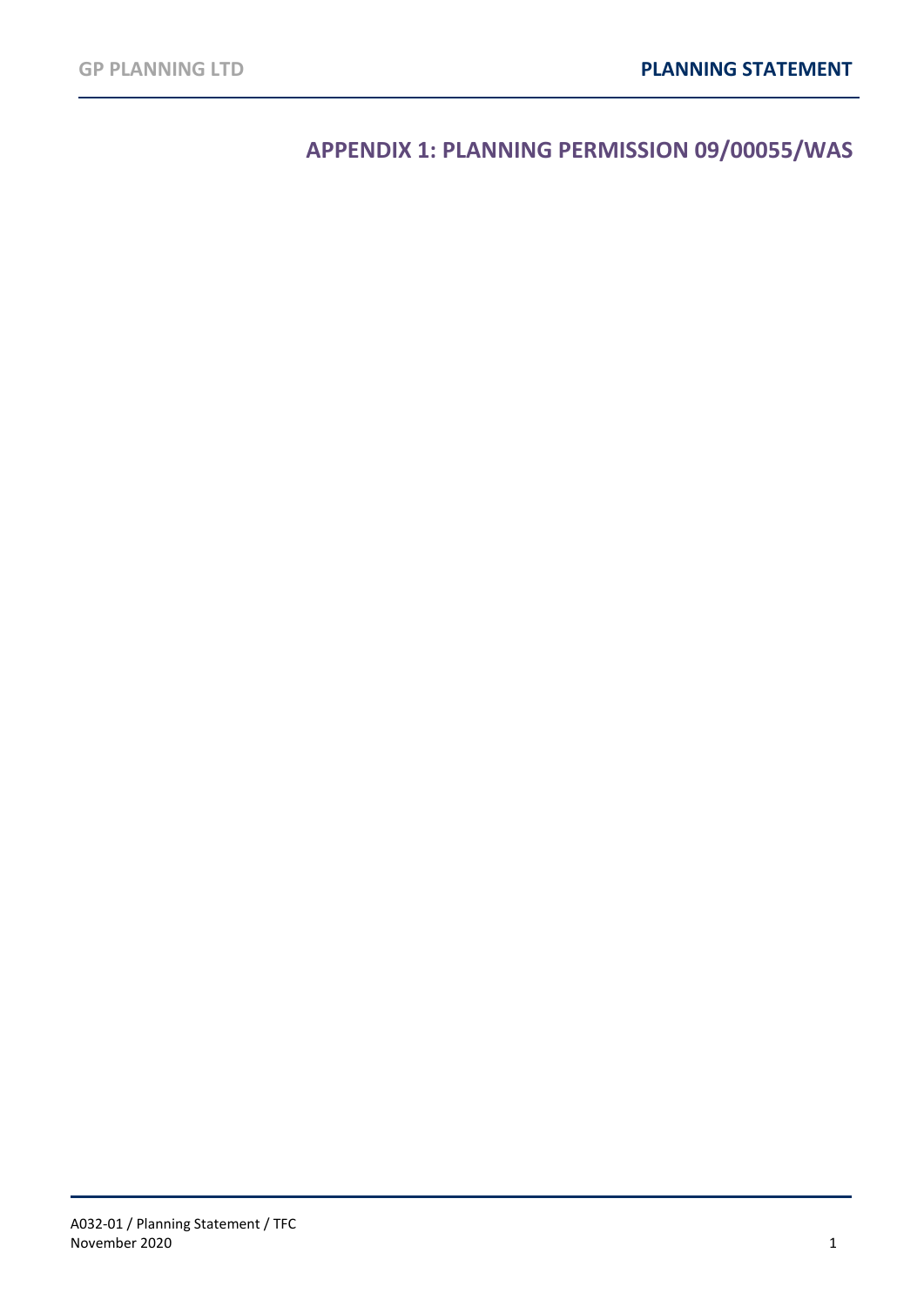<span id="page-26-0"></span>**APPENDIX 2: ACCESS APPRAISAL**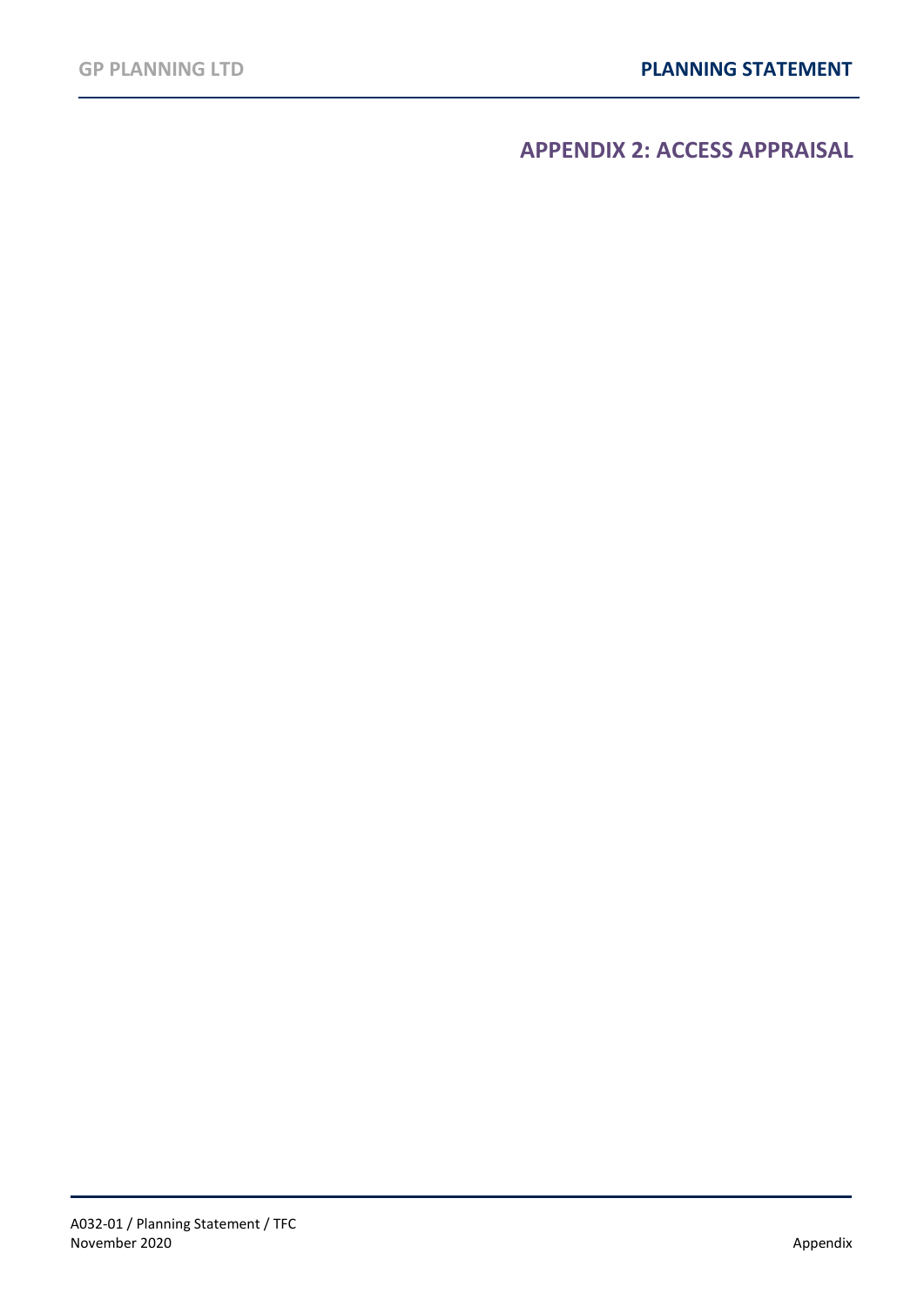<span id="page-27-0"></span>**APPENDIX 3: NOISE ASSESSMENT**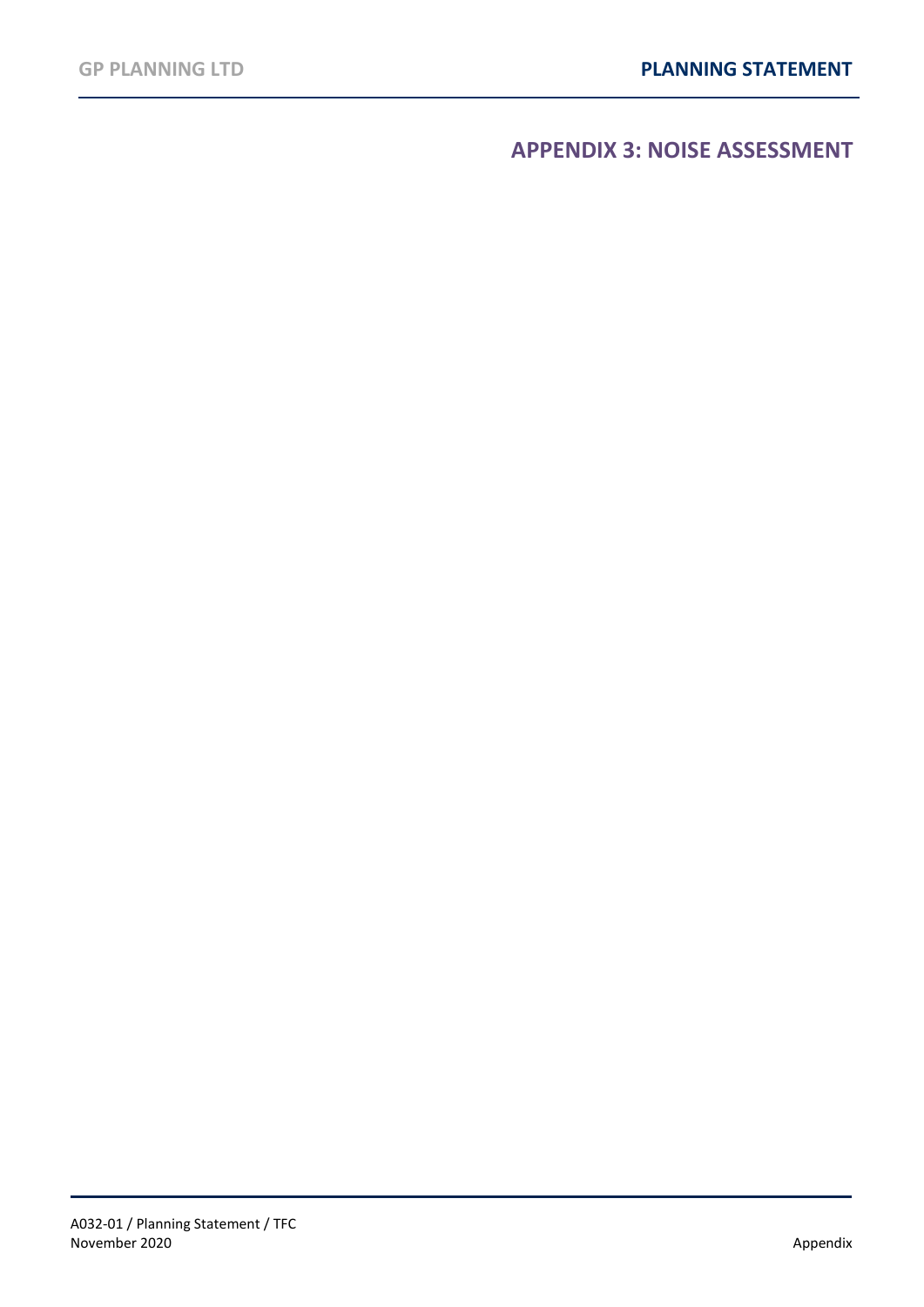<span id="page-28-0"></span>**APPENDIX 4: ECOLOGICAL APPRAISAL**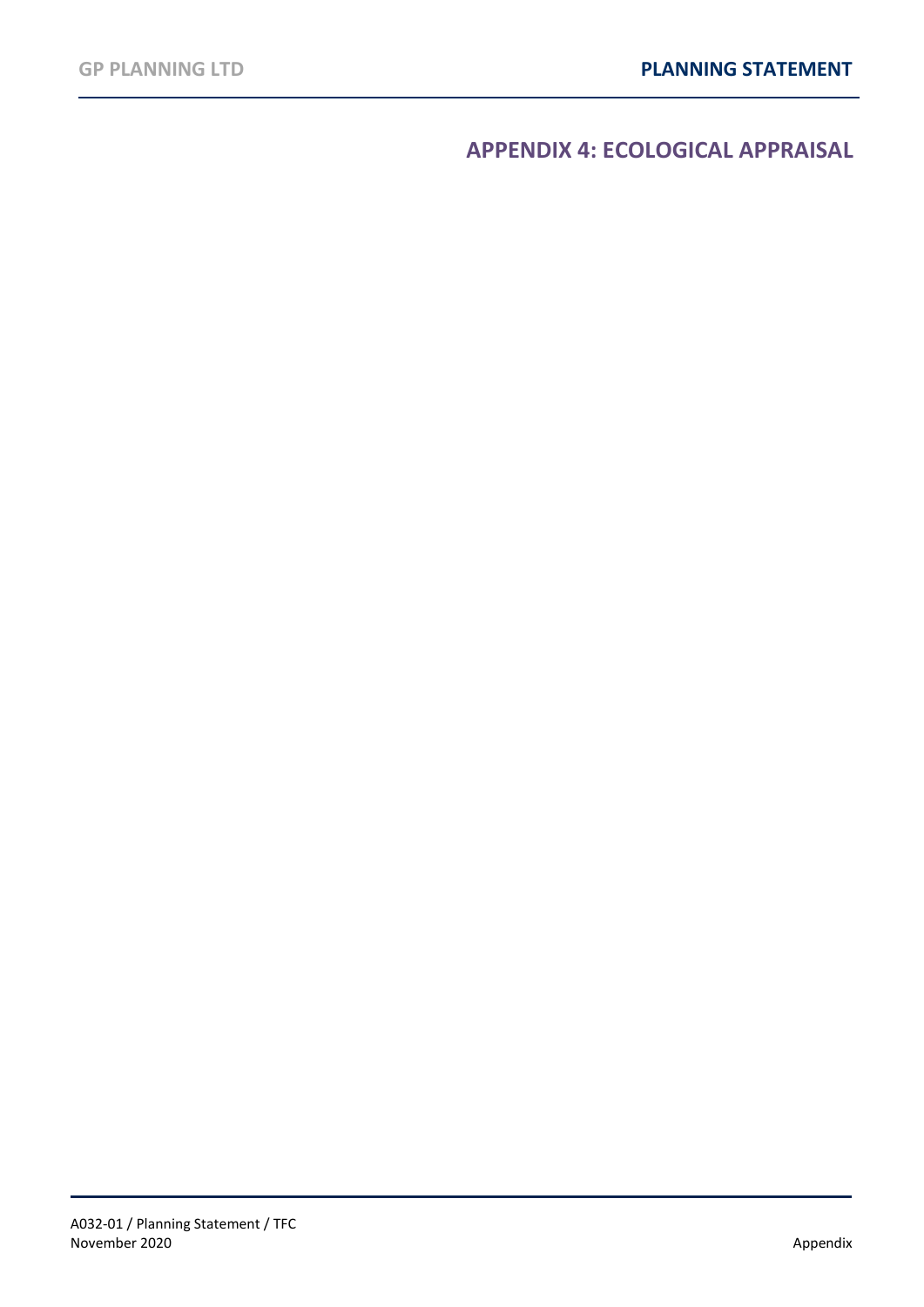<span id="page-29-0"></span>**APPENDIX 5: LANDSCAPE & MAINTENANCE SCHEME**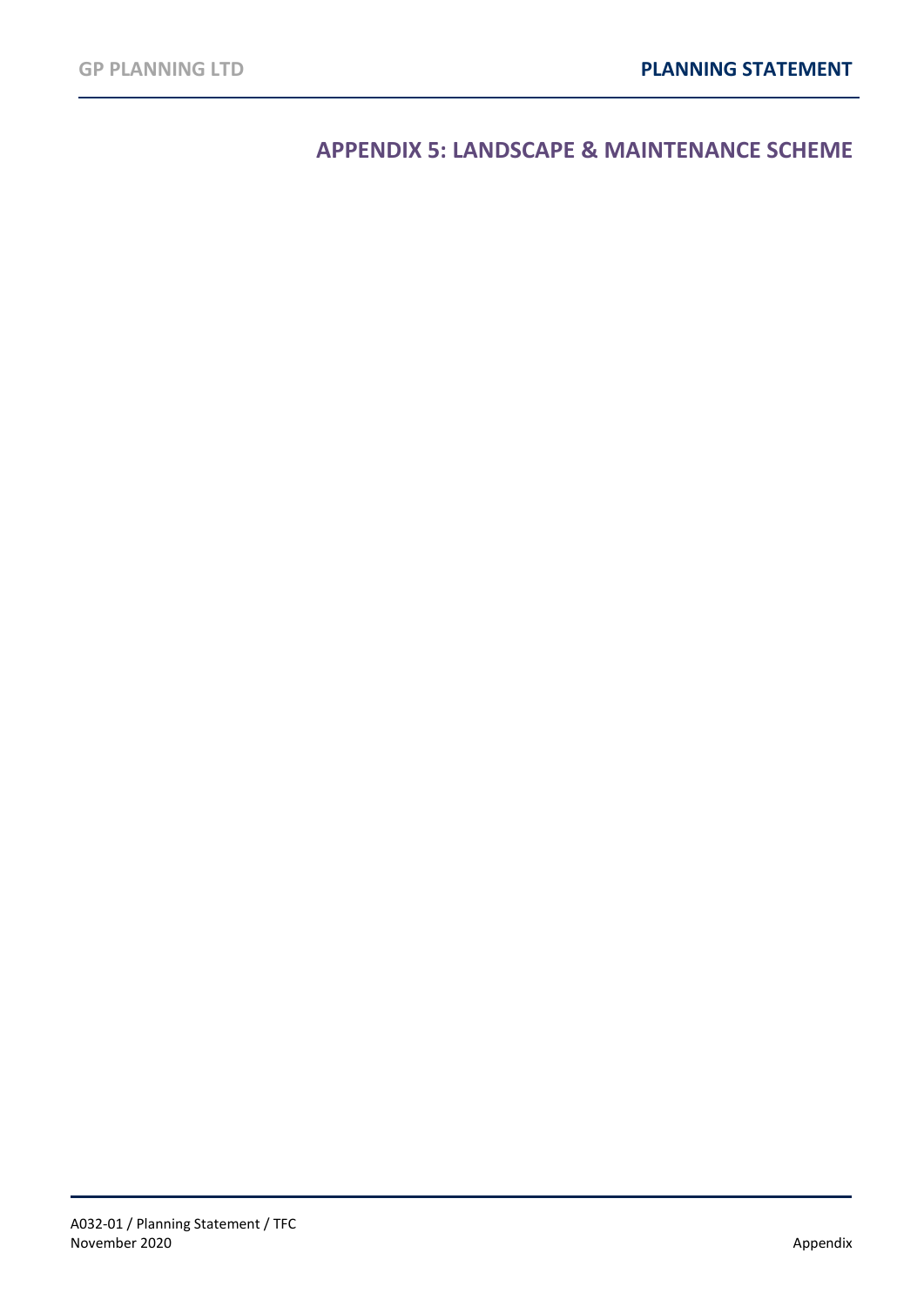<span id="page-30-0"></span>**APPENDIX 6: DUST MANAGEMENT PLAN**